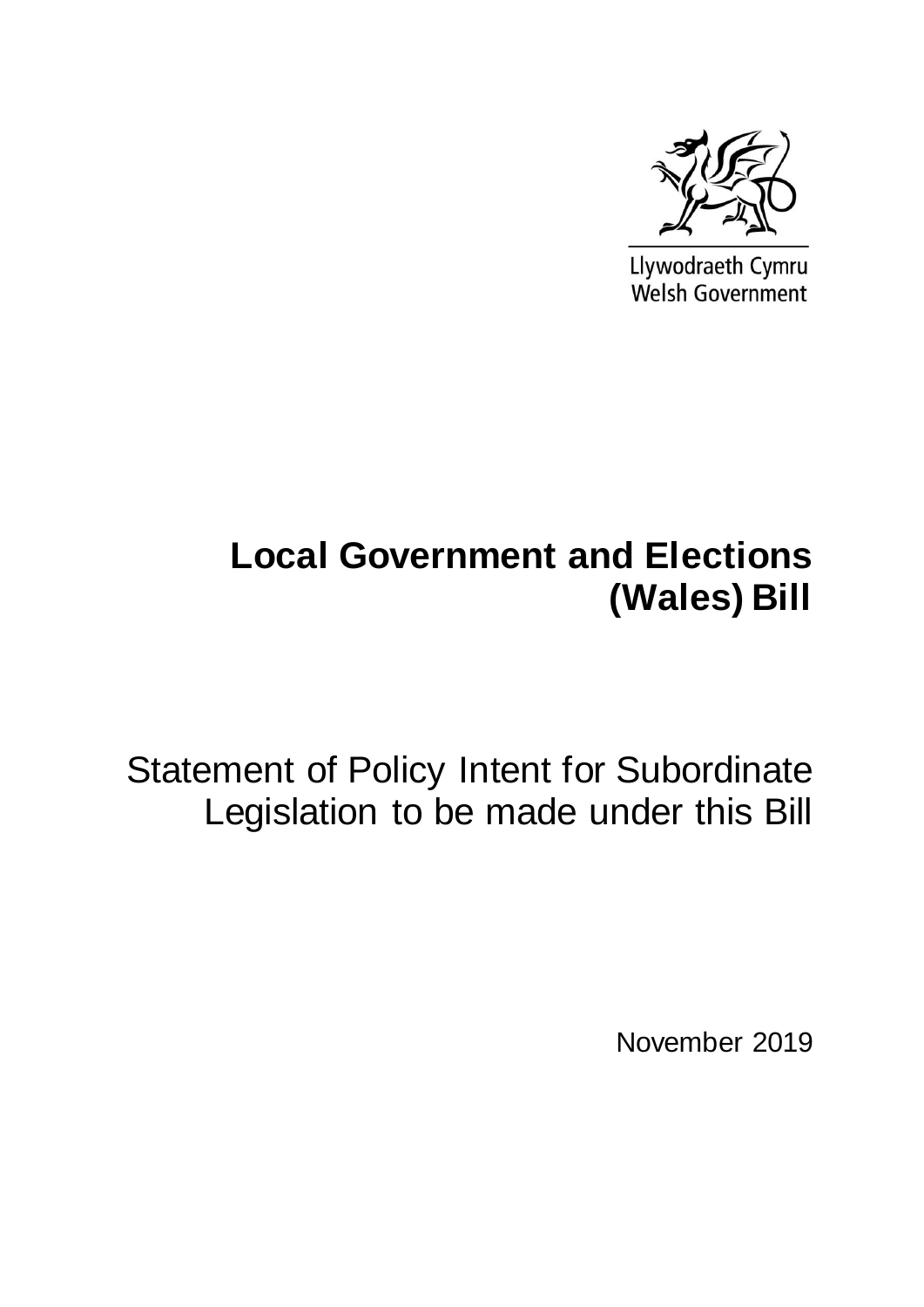## **Local Government and Elections (Wales) Bill**

## **Statement of Policy Intent for Subordinate Legislation**

## **Introduction**

This document provides an indication of the current policy intention for the subordinate legislation which the Welsh Ministers would be empowered or required to make under the provisions of the Local Government and Elections (Wales) Bill ("the Bill").

The Statement has been prepared in order to assist committees during the scrutiny of the Bill. It should be read in conjunction with the Bill and the Explanatory Memorandum and Explanatory Notes which accompany it. Details of the Assembly procedure associated with each of these powers are set out in chapter 5 of the Explanatory Memorandum and are not repeated in this document.

The Bill provides for the establishment of a new and reformed legislative framework for local government. It will deliver a major package of reforms, including electoral reform, a general power of competence for principal councils and eligible community councils; voluntary mergers and restructurings, more consistent and effective collaboration and increasing public participation in local government.

The Bill also contains proposals aimed at reforming and strengthening local government accountability and performance. This will enable them to deliver modern, accessible, high quality public services for, and with, the communities they serve. Provisions in this Bill will move councils further towards openness and increased transparency, more in keeping with modern life. Members of the public will be able to understand more about how councils function, how decisions are made and how they can get more involved in these processes.

The Bill in summary proposes:

- Reforms to improve electoral arrangements for local government, including extending the franchise to 16 and 17 year-olds and qualifying resident foreign citizens; improving voter registration; and enabling a principal council to choose between the 'first past the post' or the 'single transferable vote' voting systems.
- A general power of competence for principal councils and eligible community councils.
- Reforms to increase public participation in local democracy, and improve transparency.
- Provision to relating to the leadership of principal councils, including encouraging greater diversity amongst executive members and establishing a statutory position of chief executive.
- Provision for more consistent and straightforward collaborative working through 'corporate joint committees'.
- A new system for improving performance and governance and performance based on self-assessment and peer review, including the consolidation of the Welsh Ministers' support and intervention powers.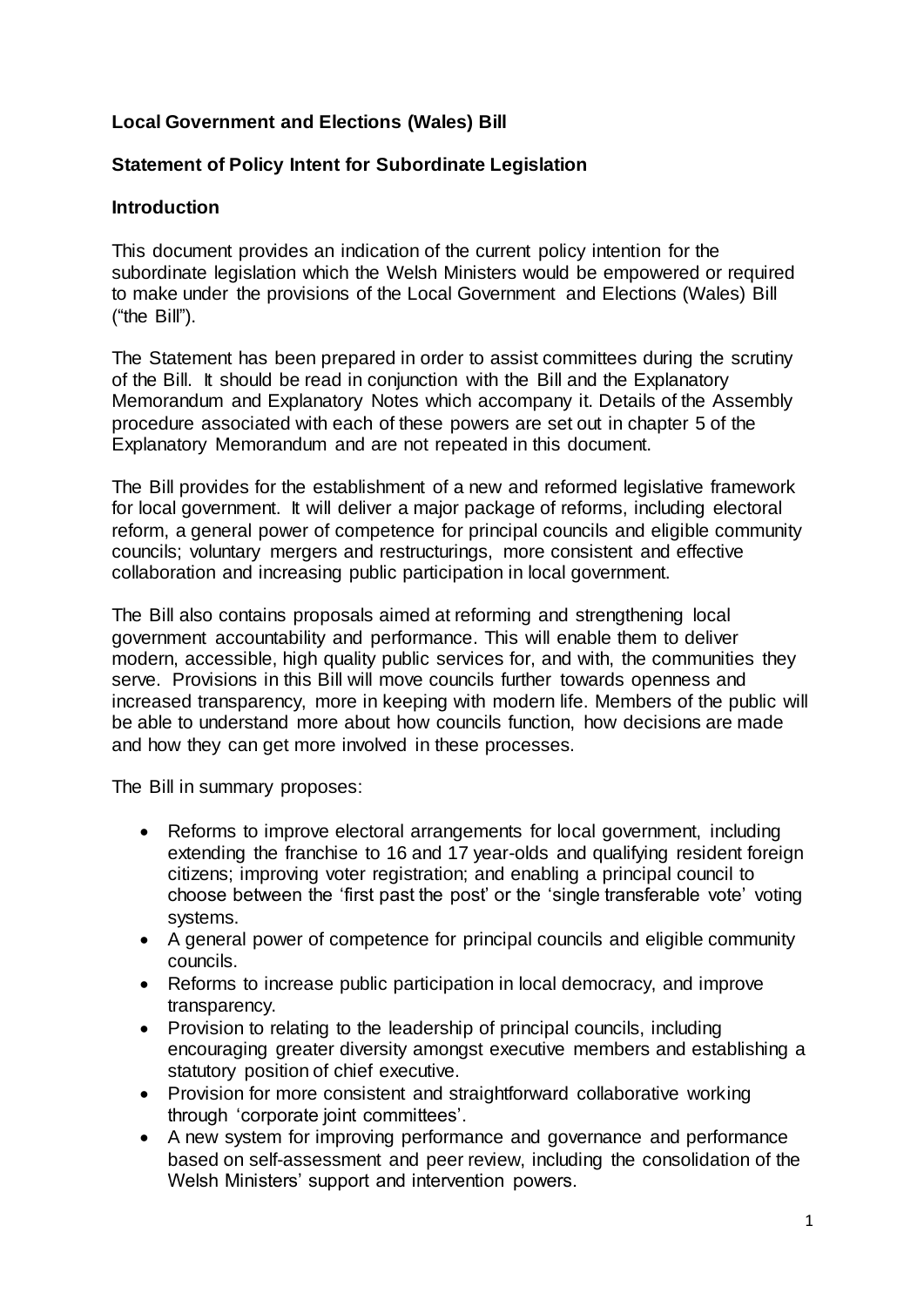- Powers to facilitate voluntary mergers of principal councils or restructure a principal council area.
- Provisions relating to local government finance including non-domestic rates avoidance and the removal of the power to provide for imprisonment for council tax debtors.
- Miscellaneous provisions relating to community polls, Fire and Rescue Authorities, the Local Democracy and Boundary Commission for Wales and Public Service Boards.

In developing subordinate legislation, the Welsh Government will work closely with stakeholders in order to ensure the provisions are relevant, valid and proportionate.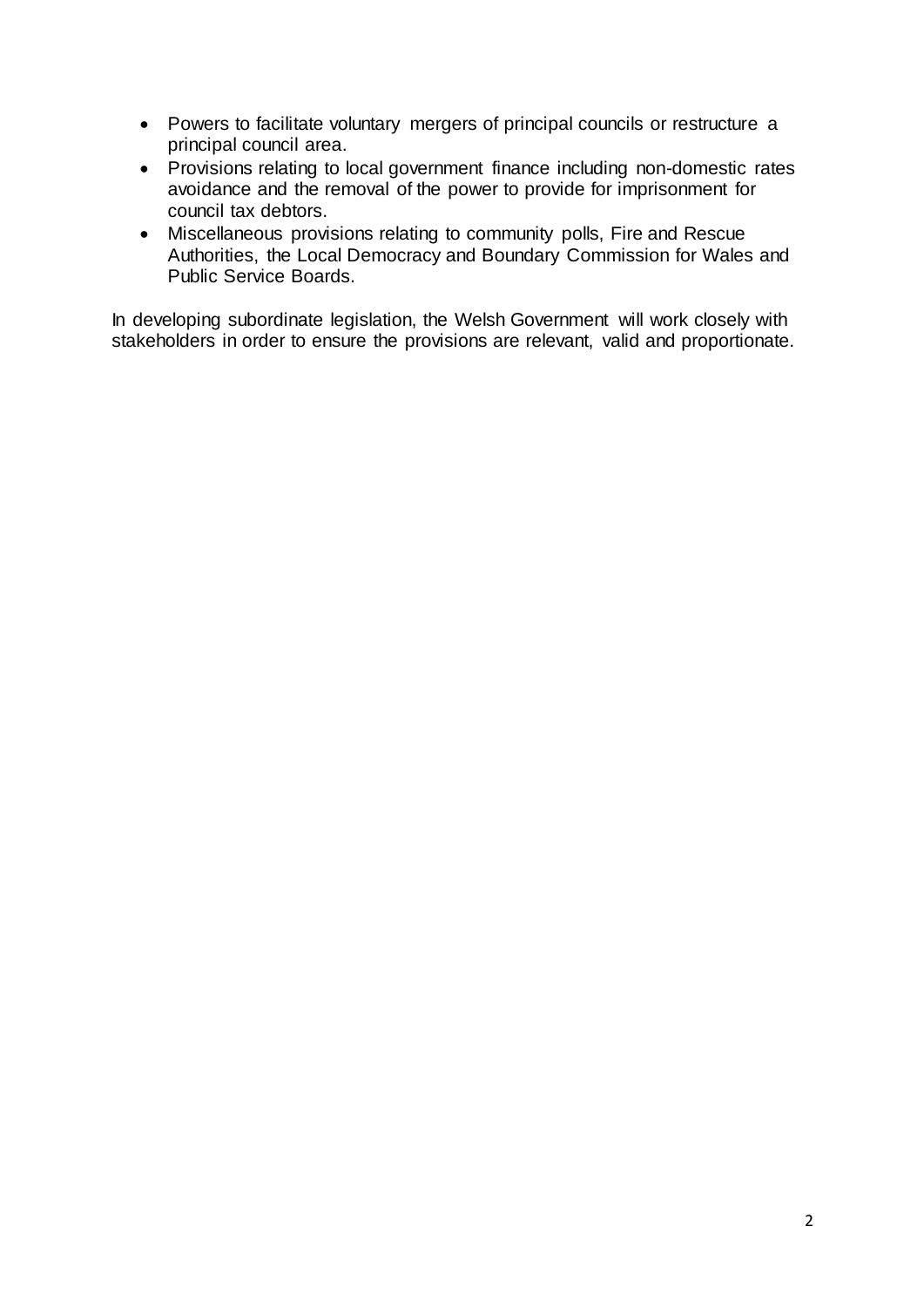| Ref. | <b>Section of</b><br>the Bill | <b>Description of Power</b>                                                                                                                                                                                            | Reason for and Policy Intention of the Power                                                                                                                                                                                                                                                                                                                                                                                                                                                                                                              |
|------|-------------------------------|------------------------------------------------------------------------------------------------------------------------------------------------------------------------------------------------------------------------|-----------------------------------------------------------------------------------------------------------------------------------------------------------------------------------------------------------------------------------------------------------------------------------------------------------------------------------------------------------------------------------------------------------------------------------------------------------------------------------------------------------------------------------------------------------|
|      |                               | Powers relating to local government elections                                                                                                                                                                          |                                                                                                                                                                                                                                                                                                                                                                                                                                                                                                                                                           |
| 1.   | Section<br>11(1)              | Power for the Welsh Ministers to direct the Local<br>Democracy and Boundary Commission for Wales to<br>conduct a review of a principal area following a<br>principal council resolving to change its voting<br>system. | The Direction will instruct the Local Democracy and<br>Boundary Commission as to when to submit<br>recommendations.<br>The existing electoral arrangements may not be<br>compatible with the delivery of the voting system which<br>the principal council has resolved to change to, in which<br>case new electoral arrangements will be needed. The<br>Direction will specify a date for the submission of<br>recommendations, allowing sufficient time for the new<br>electoral arrangements to be in place in time for the next<br>ordinary elections. |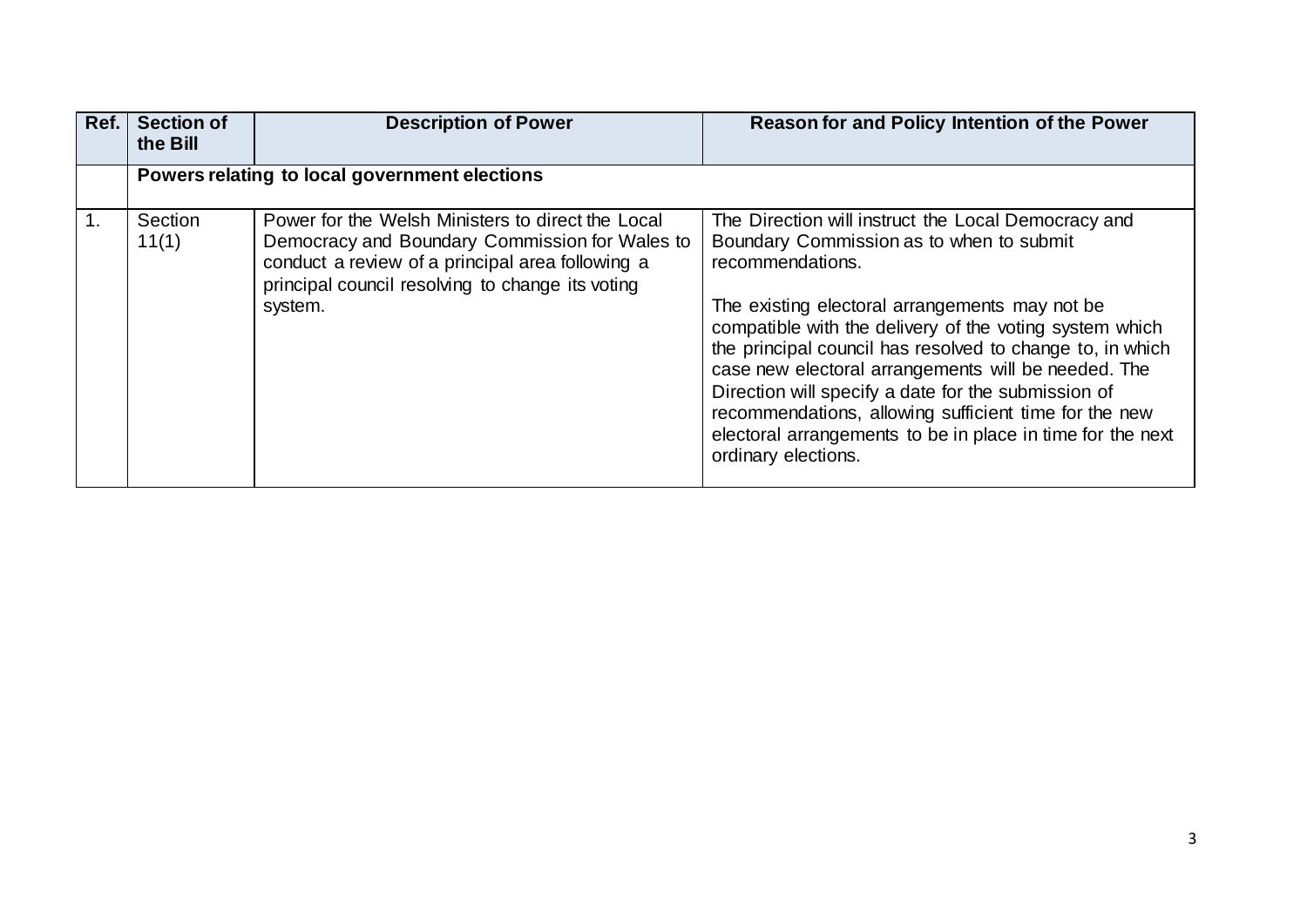| 2. | Section<br>13(3) | Amends the Representation of the People Act 1983<br>to enable the Welsh Ministers to prescribe rules for<br>local government elections. | Will allow Welsh Ministers to set the rules for local<br>government elections in Wales, this will include rules<br>around:                                                                                                                                                                                                                                                                                                                                                                                                                                                                                                                                                                                                                                                                                                                                                                                                                                                                |
|----|------------------|-----------------------------------------------------------------------------------------------------------------------------------------|-------------------------------------------------------------------------------------------------------------------------------------------------------------------------------------------------------------------------------------------------------------------------------------------------------------------------------------------------------------------------------------------------------------------------------------------------------------------------------------------------------------------------------------------------------------------------------------------------------------------------------------------------------------------------------------------------------------------------------------------------------------------------------------------------------------------------------------------------------------------------------------------------------------------------------------------------------------------------------------------|
|    |                  |                                                                                                                                         | The model of Single Transferable Vote (STV) to<br>be used if a principle council chooses to adopt this<br>electoral system in multi-member wards, it will<br>include how the count is to be conducted as well<br>the format of the ballot paper etc.;<br>The requirement that a principle council must<br>publish, on its website, a statement for each<br>candidate standing in a local government election.<br>It will include the specific rules around the content<br>and length of statement;<br>The requirement for candidates standing as<br>"independent" in local government elections to<br>provide, at the point of nomination, to declare<br>whether or not they have been a member of a<br>political party in the last calendar year; and<br>The removal of the requirement for candidates in<br>local government elections to provide a home<br>address to be published on the ballot paper. This<br>will be replaced by the requirement to provide an<br>official address. |
|    |                  |                                                                                                                                         | The powers under this section will also be used to<br>support any additional changes needed as a result of the<br>extension of the franchise to 16 and 17 year-olds and<br>foreign citizens legally resident in Wales.                                                                                                                                                                                                                                                                                                                                                                                                                                                                                                                                                                                                                                                                                                                                                                    |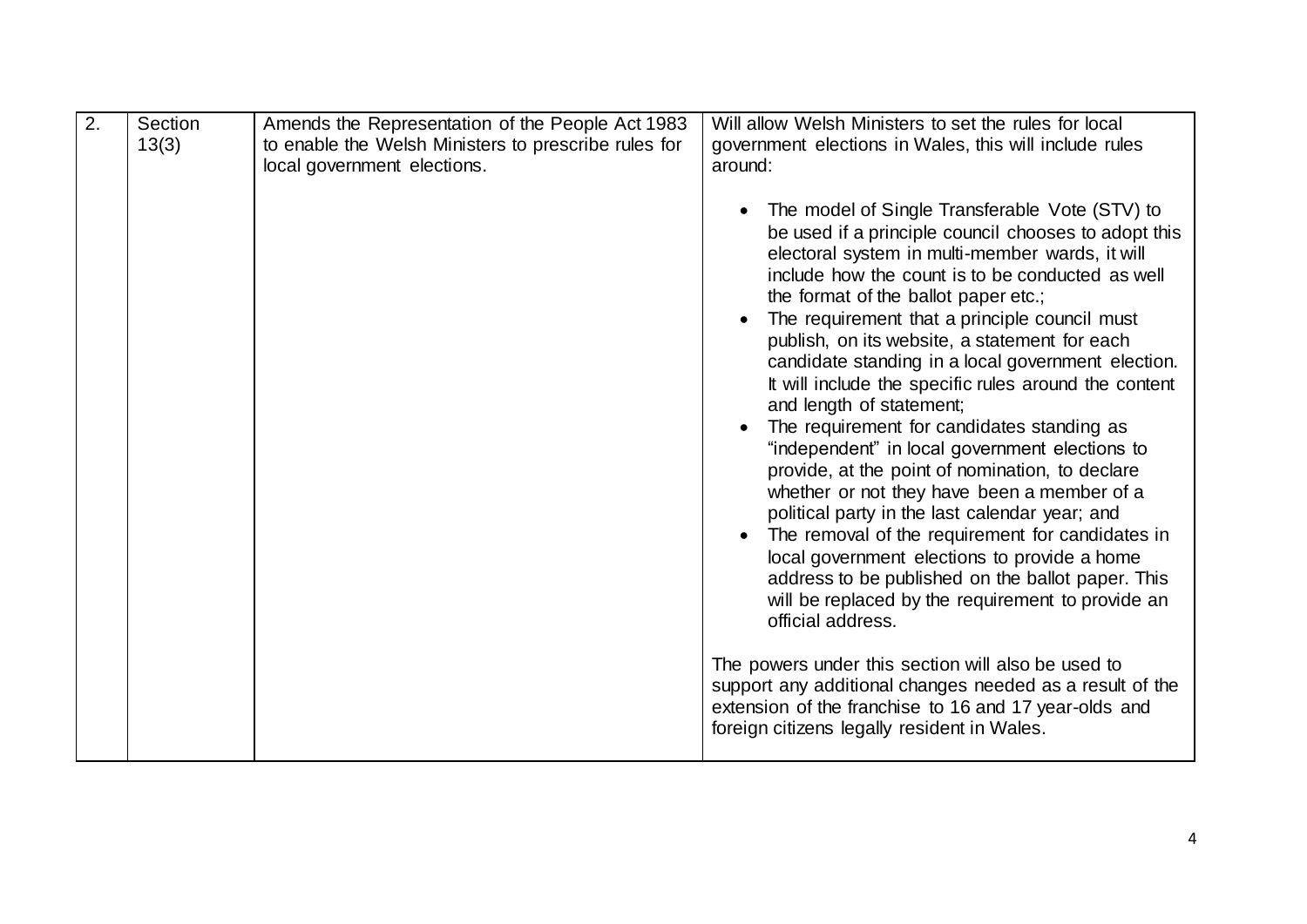| 3. | Section<br>17(3)    | Extension of power to change ordinary day of local<br>elections in Wales.                                                                                             | Gives the Welsh Ministers the ability to change the<br>ordinary day of local government elections in Wales to,<br>for example, avoid a clash with a UK general election.                                                                                                                                                                                                                                                                                                 |
|----|---------------------|-----------------------------------------------------------------------------------------------------------------------------------------------------------------------|--------------------------------------------------------------------------------------------------------------------------------------------------------------------------------------------------------------------------------------------------------------------------------------------------------------------------------------------------------------------------------------------------------------------------------------------------------------------------|
| 4. | Section<br>18(1)    | Power to establish and maintain a database of<br>electoral registration information.                                                                                  | This enables the Welsh Ministers to establish a database<br>of electoral registration information on an all-Wales basis.<br>The power can specify the requirements of and functions<br>of a database of electoral registration information. The<br>regulations must also provide for one of the public<br>authorities listed to keep the database. Establishing the<br>database will enable the piloting and development of<br>further reforms to the electoral process. |
| 5. | Section<br>22(4)    | Power to enable Welsh Ministers, by regulations, to<br>specify the form and content on notices in relation to<br>automatic registration of local government electors. | Enables the Welsh Ministers to specify the form and<br>content of notices when an Electoral Registration Officer<br>intends to register an elector automatically.                                                                                                                                                                                                                                                                                                        |
| 6. | Section<br>22(5)(c) | Power to enable Welsh Ministers, by regulations, to<br>specify procedures for removing electors from the<br>register.                                                 | The substance of this power is set out on the face on the<br>Bill. An Electoral Registration Officer may remove a<br>person entered on the register by virtue of the automatic<br>registration provisions if it is determined that the person<br>should not be registered. However, the Welsh Ministers<br>may make regulations prescribing the procedure that<br>must be followed before a determination is made.                                                       |
| 7. | Section 26          | Power to enable the Welsh Ministers to require a<br>principal council or Electoral Registration Officer to<br>undertake a pilot.                                      | This Order will be only be applied in circumstances<br>where the Welsh Ministers feel an electoral pilot would be<br>of specific benefit to electors but no principal council or<br>registration officer is forthcoming with proposals for a<br>pilot. It is likely this will only be applied to a small number<br>of principle councils at any one time.                                                                                                                |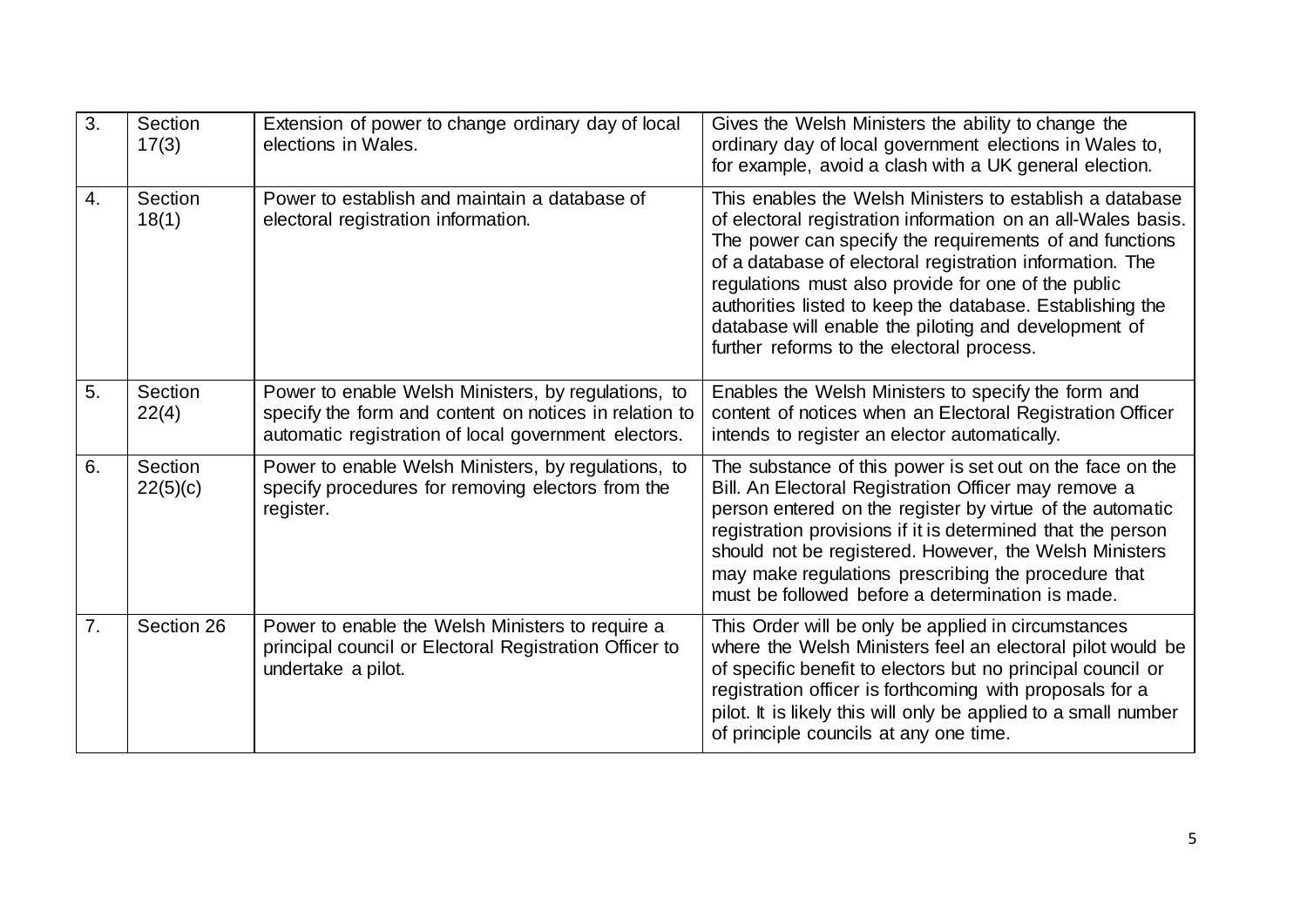| 8.  | Section 27                       | Power to issue guidance in relation to the electoral<br>pilot scheme.                                                                                                                                                                                                                           | Guidance is intended to be issued if a pilot order is made.<br>The guidance would aim to ensure that the pilots are<br>undertaken correctly and consistently between local<br>authorities.                                                                                                                   |
|-----|----------------------------------|-------------------------------------------------------------------------------------------------------------------------------------------------------------------------------------------------------------------------------------------------------------------------------------------------|--------------------------------------------------------------------------------------------------------------------------------------------------------------------------------------------------------------------------------------------------------------------------------------------------------------|
| 9.  | Schedule 1,<br>paragraph<br>4(3) | Power for the Welsh Ministers to give general<br>directions to the Local Democracy and Boundary<br>Commission about the conduct of initial reviews.                                                                                                                                             | The power will enable the Welsh Ministers to issue<br>directions of a general nature which might apply to<br>several or all reviews being undertaken by the<br>Commission at a certain time or of a certain type. The<br>directions will facilitate the application of the review<br>process.                |
| 10. | Schedule 1,<br>paragraph<br>4(5) | Power for the Welsh Ministers to direct the Local<br>Democracy and Boundary Commission to stop<br>conducting an initial review.                                                                                                                                                                 | The power will enable the Welsh Ministers to respond to<br>changed circumstances in respect of a merger or<br>restructuring, for example a decision not to proceed with<br>a prospective voluntary merger, in which case the<br>Commission's initial review would need to be stopped as<br>soon as possible. |
| 11. | Schedule 1,<br>paragraph         | Power for the Welsh Ministers to issue guidance to<br>the Local Democracy and Boundary Commission                                                                                                                                                                                               | The Welsh Ministers may need to issue guidance to the<br>Commission relating to the conduct of initial reviews.                                                                                                                                                                                              |
|     | 4(7)                             | about the conduct of initial reviews.                                                                                                                                                                                                                                                           | Guidance might potentially cover the appropriateness of<br>multi-member wards, acknowledging rural sparsity and<br>respecting community identity.                                                                                                                                                            |
| 12. | Schedule 1,<br>paragraph<br>5(3) | Power for the Welsh Ministers, for the purposes of<br>an initial review, to direct a principal council for an<br>area under review or a council for a community in<br>an area under review to provide the Commission<br>with any information which the Welsh Ministers<br>consider appropriate. | The power is intended to ensure the Commission are<br>enabled to make recommendations on the basis of<br>relevant information.                                                                                                                                                                               |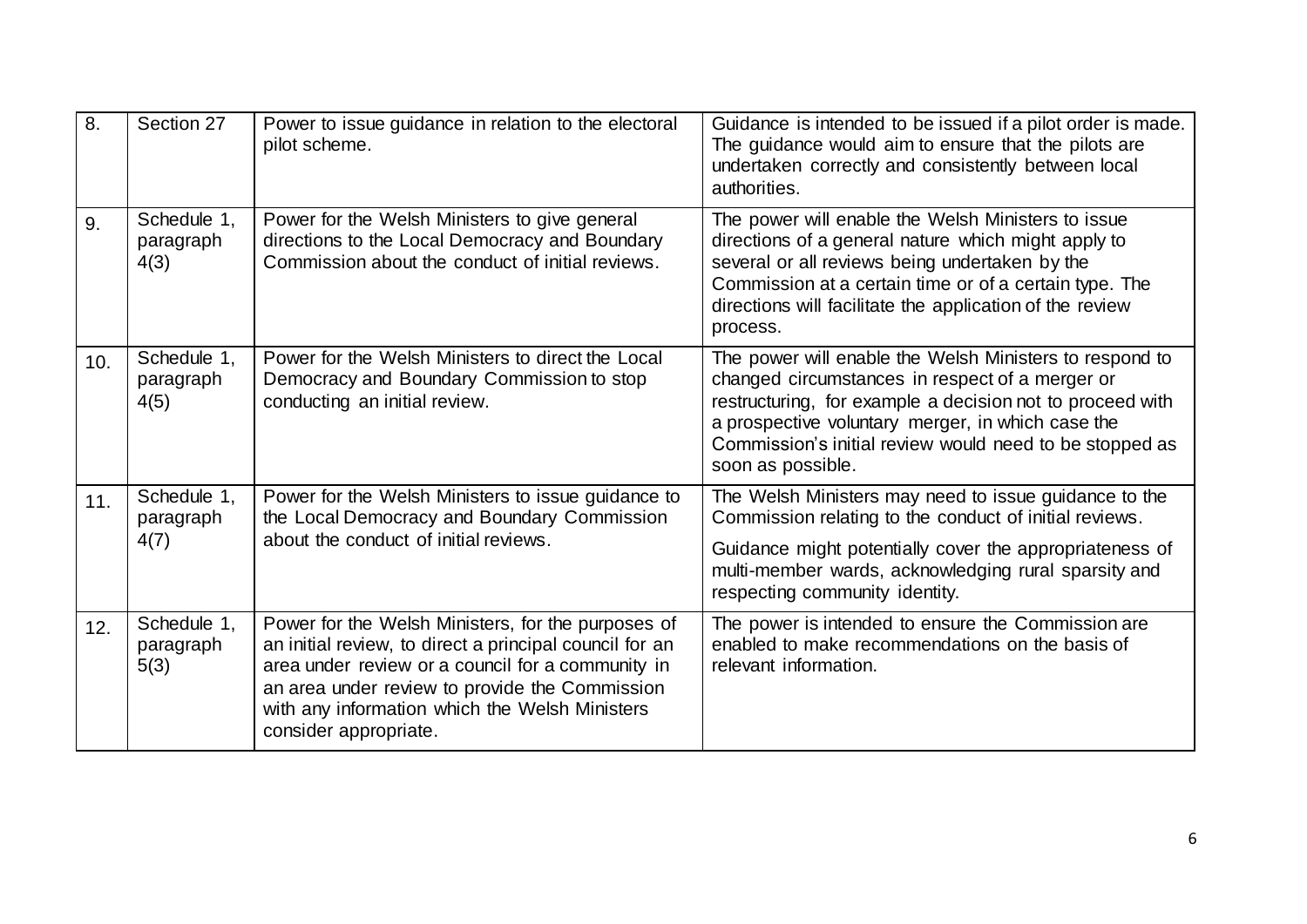| 13. | Schedule 1,<br>paragraph 9        | In the circumstances where the Local Democracy<br>and Boundary Commission has submitted<br>recommendations, a power for the Welsh Ministers<br>to make regulations to give effect to the electoral<br>arrangements necessary for first ordinary elections<br>to take place (i) for the council for a new local<br>government area created by merger or restructuring<br>regulations; or (ii) for an existing council which has<br>resolved to change its voting system.                                 | Electoral arrangements regulations made by the Welsh<br>Ministers are needed to give effect to any new electoral<br>arrangements in a principal council. Without such<br>regulations, elections could not take place in the<br>circumstances prescribed in (i) or (ii).                                                                                                                                                                                                                              |
|-----|-----------------------------------|---------------------------------------------------------------------------------------------------------------------------------------------------------------------------------------------------------------------------------------------------------------------------------------------------------------------------------------------------------------------------------------------------------------------------------------------------------------------------------------------------------|------------------------------------------------------------------------------------------------------------------------------------------------------------------------------------------------------------------------------------------------------------------------------------------------------------------------------------------------------------------------------------------------------------------------------------------------------------------------------------------------------|
| 14. | Schedule 1.<br>paragraph<br>10    | In the circumstances where the Local Democracy<br>and Boundary Commission has not submitted<br>recommendations by the required deadline, a power<br>for the Welsh Ministers to make regulations to give<br>effect to the electoral arrangements necessary for<br>first ordinary elections to take place (i) for the<br>council for a new local government area created by<br>merger or restructuring regulations; or (ii) for an<br>existing council which has resolved to change its<br>voting system. | If the Commission has not submitted its final report with<br>recommendations by the deadline specified in the<br>Direction, the Welsh Ministers will be enabled to make<br>electoral arrangements regulations; in doing so, they may<br>draw on such information as the Commission has<br>prepared or collated in undertaking its review of the area<br>in question up to that point.<br>Without such regulations, elections could not take place<br>in the circumstances prescribed in (i) or (ii). |
| 15. | Schedule 1,<br>paragraph<br>11(1) | Power for the Welsh Ministers, for the purposes of<br>making electoral arrangements regulations following<br>an initial review, direct a principal council for an<br>area under review or a council for a community in<br>an area under review to provide the Welsh Ministers<br>with any information which the Welsh Ministers<br>consider appropriate.                                                                                                                                                | The power is intended to ensure the Welsh Ministers are<br>enabled to make electoral arrangements regulations on<br>the basis of all relevant information. The power would be<br>used in a circumstance where the Local Democracy and<br>Boundary Commission had not submitted<br>recommendations by the required deadline, and Welsh<br>Ministers needed certain information from the relevant<br>principal council to complete the task urgently.                                                  |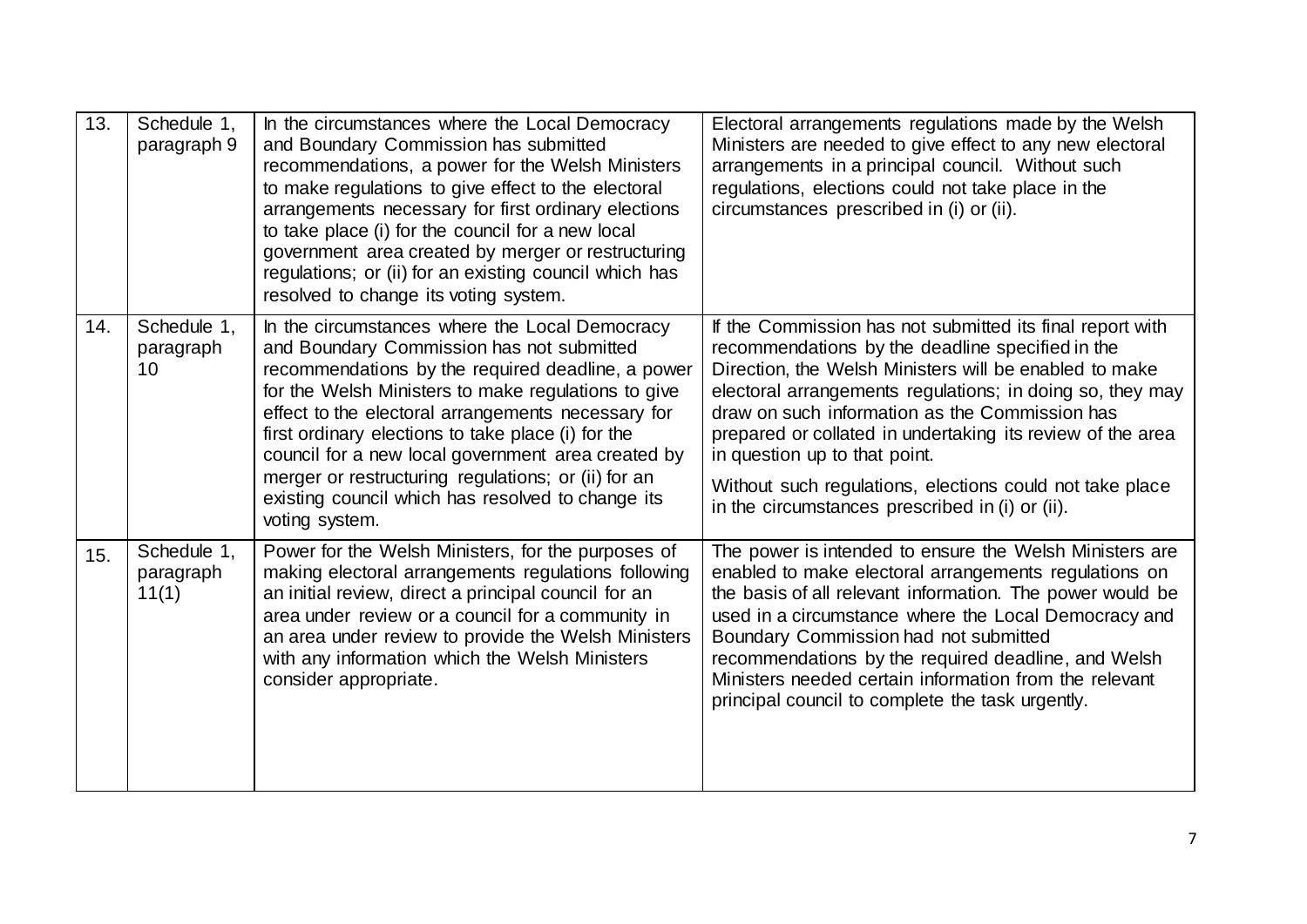|     | Powers relating to a general power of competence |                                                                                                                                                                                                          |                                                                                                                                                                                                                                                                                                                                                                                                                                              |
|-----|--------------------------------------------------|----------------------------------------------------------------------------------------------------------------------------------------------------------------------------------------------------------|----------------------------------------------------------------------------------------------------------------------------------------------------------------------------------------------------------------------------------------------------------------------------------------------------------------------------------------------------------------------------------------------------------------------------------------------|
| 16. | Section<br>35(1)                                 | Power to amend, modify, repeal, revoke or disapply<br>existing legislation which they consider prevents or<br>obstructs qualifying local authorities from exercising<br>the general power of competence. | Enables the Welsh Ministers to amend, modify, repeal,<br>revoke or disapply existing legislation which they<br>consider prevents or obstructs qualifying local authorities<br>from exercising the general power of competence. It<br>cannot be foreseen how qualifying local authorities may<br>wish to use the general power or what legislative<br>obstructions they may face, therefore, this can only be<br>framed as an enabling power. |
| 17. | Section<br>35(2)                                 | Power to reduce or remove any overlap between<br>the general power of competence and any existing<br>powers.                                                                                             | Enables the Welsh Ministers to reduce or remove any<br>overlap between the general power of competence and<br>any existing powers. It cannot be foreseen how qualifying<br>local authorities may wish to use the general power or<br>what legislative obstructions they may encounter,<br>therefore, this can only be framed as an enabling power.                                                                                           |
| 18. | Section<br>35(3)                                 | Power to prevent qualifying local authorities from<br>utilising the general power of competence for<br>specified purposes.                                                                               | Enables the Welsh Ministers to prevent qualifying local<br>authorities from utilising the general power of<br>competence for specified purposes. It cannot be foreseen<br>how qualifying local authorities may wish to use the<br>general power and there may be circumstances in which<br>a constraint on the general power is required, therefore<br>this can only be framed as an enabling power.                                         |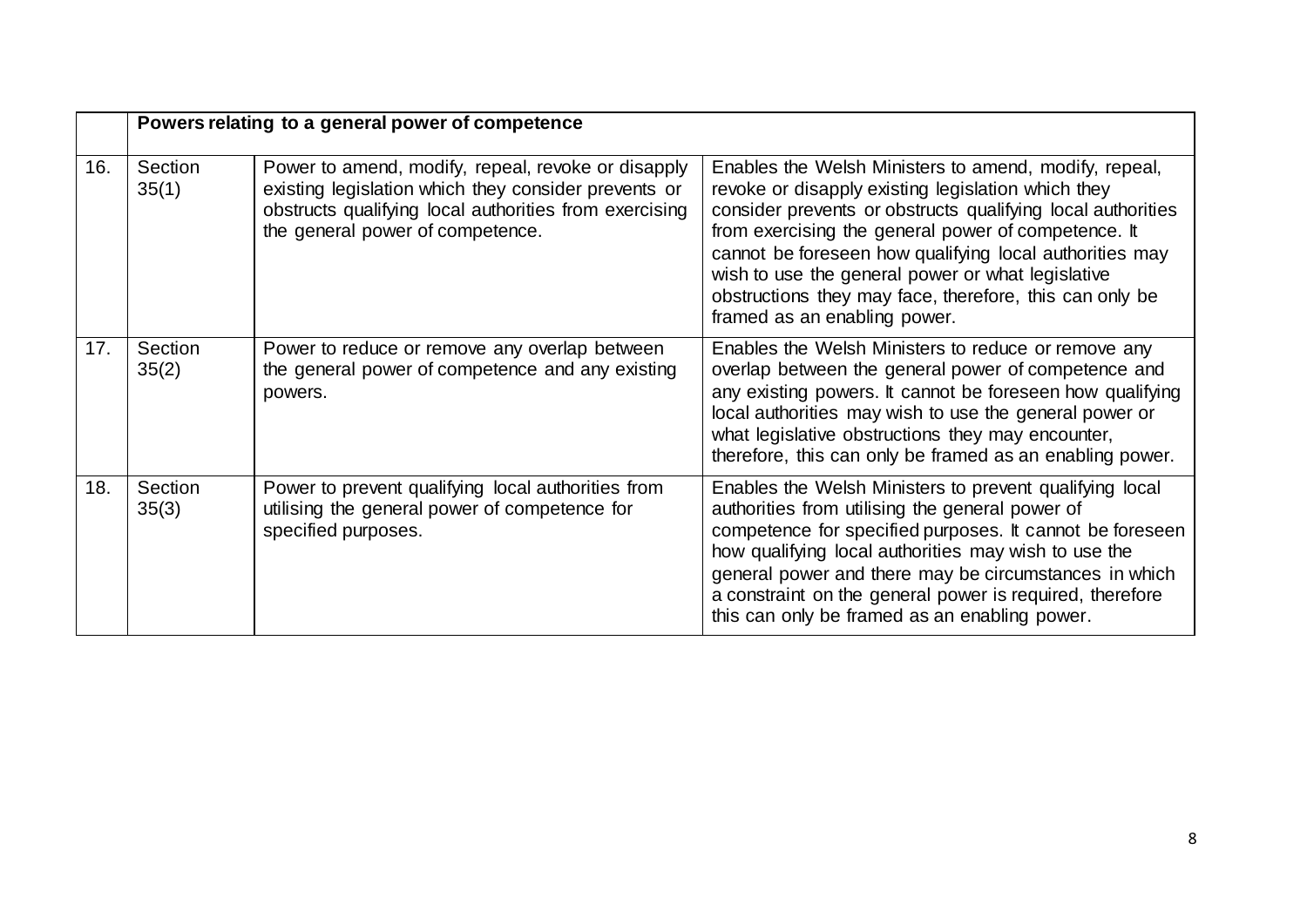| 19. | <b>Sections</b>   | Power to make the exercise of the general power of | Enables the Welsh Ministers to make the exercise of the                                                    |
|-----|-------------------|----------------------------------------------------|------------------------------------------------------------------------------------------------------------|
|     | $35(4)$ and $(5)$ | competence subject to conditions.                  | general power of competence subject to conditions. It                                                      |
|     |                   |                                                    | cannot be foreseen how qualifying local authorities may                                                    |
|     |                   |                                                    | wish to use the general power and there may be                                                             |
|     |                   |                                                    | circumstances in which conditions on the exercise of the                                                   |
|     |                   |                                                    | general power may be required, therefore this is framed,                                                   |
|     |                   |                                                    | in part, as a general enabling power. However,                                                             |
|     |                   |                                                    | subsection (5) enables the Welsh Ministers to provide                                                      |
|     |                   |                                                    | that a qualifying authority's reliance on the general power                                                |
|     |                   |                                                    | of competence to charge for providing a discretionary                                                      |
|     |                   |                                                    | service or to do things for a commercial purpose is<br>subject to certain conditions. The general power of |
|     |                   |                                                    | competence replaces existing powers of local authorities                                                   |
|     |                   |                                                    | to charge or to trade through a company in Part 8 of the                                                   |
|     |                   |                                                    | Local Government Act 2003. The power to trade under                                                        |
|     |                   |                                                    | Part 8 is exercisable subject to the requirements of the                                                   |
|     |                   |                                                    | Local Government (Best Value Authorities) (Power to                                                        |
|     |                   |                                                    | Trade) (Wales) Order 2006. The Order requires an                                                           |
|     |                   |                                                    | authority to approve a business case and to secure the                                                     |
|     |                   |                                                    | full cost recovery of accommodation, goods, services,                                                      |
|     |                   |                                                    | staff or any other thing an authority supplies to a                                                        |
|     |                   |                                                    | company exercising its functions. These requirements                                                       |
|     |                   |                                                    | ensure there is a proper assessment of the risks and                                                       |
|     |                   |                                                    | consequences of trading through a company and the full                                                     |
|     |                   |                                                    | recovery of costs will avoid an unfair distortion in the                                                   |
|     |                   |                                                    | market. The Welsh Ministers intend to make the power                                                       |
|     |                   |                                                    | to trade under the general power of competence subject                                                     |
|     |                   |                                                    | to similar conditions.                                                                                     |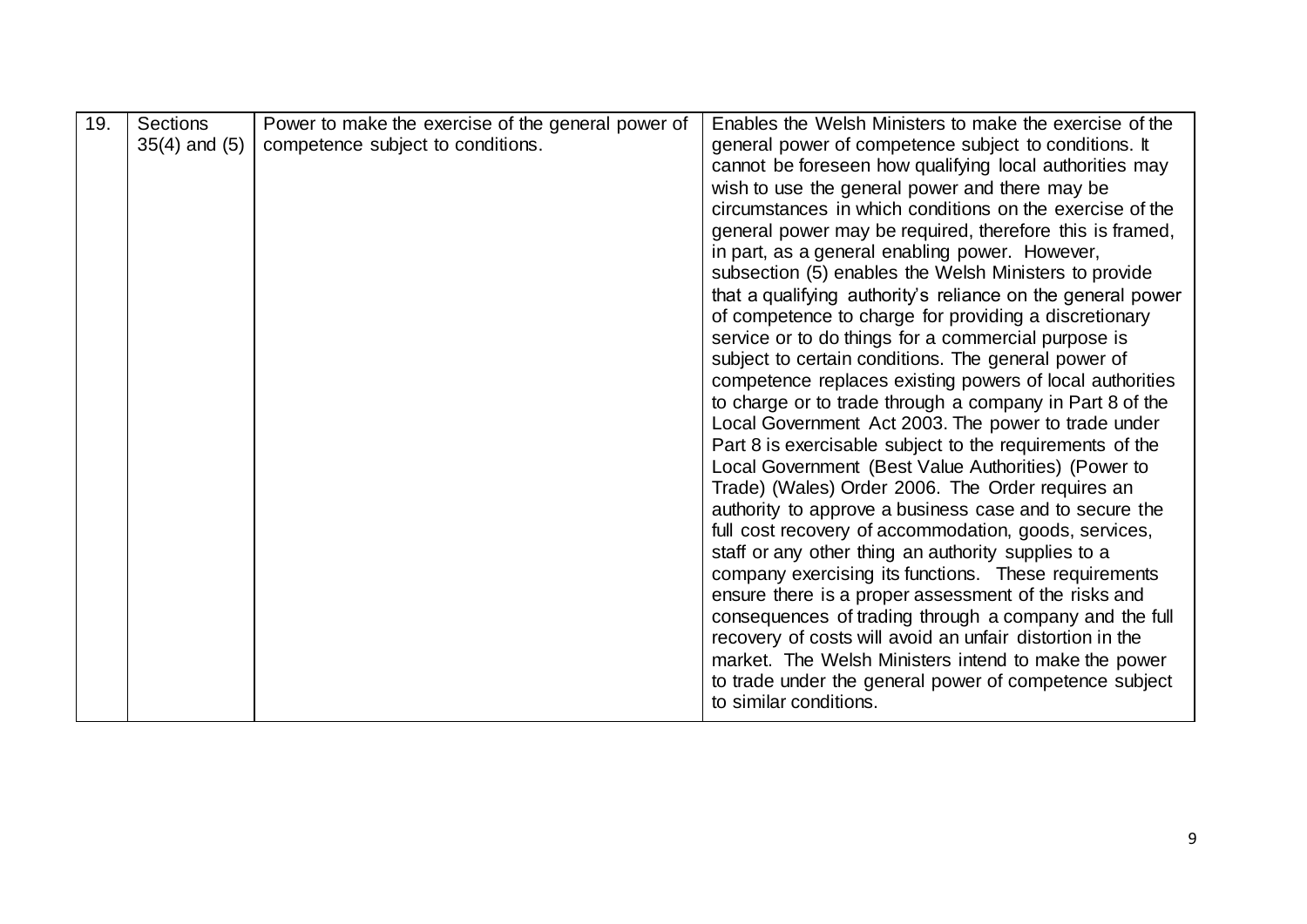| 20. | Section<br>37(3)              | Power for Welsh Ministers to prescribe the<br>qualifications or description of qualification, a<br>community council clerk must hold to meet the<br>second eligibility condition relating to the general<br>power of competence. | The Bill sets out that the clerk must hold a qualification<br>for the council to be eligible but the nature of<br>qualifications changes regularly and primary legislation<br>would need to be changed frequently if the detail was<br>prescribed in the Bill. The regulations would be used to<br>specify the detail of the relevant qualifications. |
|-----|-------------------------------|----------------------------------------------------------------------------------------------------------------------------------------------------------------------------------------------------------------------------------|-------------------------------------------------------------------------------------------------------------------------------------------------------------------------------------------------------------------------------------------------------------------------------------------------------------------------------------------------------|
| 21. | Sections<br>$42(1)$ and $(3)$ | Power to enable the Welsh Ministers to amend the<br>conditions relating to eligibility of community<br>councils to exercise the general power of<br>competence if necessary.                                                     | The conditions are set out in the Bill. However, it cannot<br>be foreseen how restrictive or otherwise the eligibility<br>criteria will be and it may be appropriate to amend,<br>remove or add eligibility conditions in the future.                                                                                                                 |
| 22. | Section 43                    | Power to issue guidance on the exercise of<br>functions in relation to eligible community councils.                                                                                                                              | The Welsh Ministers may need to issue guidance to<br>eligible community councils to assist them in exercising<br>their functions in relation to the general power of<br>competence.                                                                                                                                                                   |
|     |                               |                                                                                                                                                                                                                                  | The guidance could cover the appropriateness of<br>qualifications prescribed for the purpose of the eligibility<br>condition; and having made arrangements in reliance on<br>the GPOC they cease to be eligible.                                                                                                                                      |
|     |                               | Powers relating to Promoting Access to Local Government                                                                                                                                                                          |                                                                                                                                                                                                                                                                                                                                                       |
| 23. | Section 51                    | Power to issue guidance in relation to promoting<br>access to local government.                                                                                                                                                  | The Welsh Ministers may need to issue guidance to<br>principal councils to assist them in understanding their<br>obligations in relation to promoting access to local<br>government.                                                                                                                                                                  |
|     |                               |                                                                                                                                                                                                                                  | The guidance could include more detailed information<br>about the ways in which access and engagement could<br>be taken forward, the standards of access expected and<br>how improvement may be monitored / measured.                                                                                                                                 |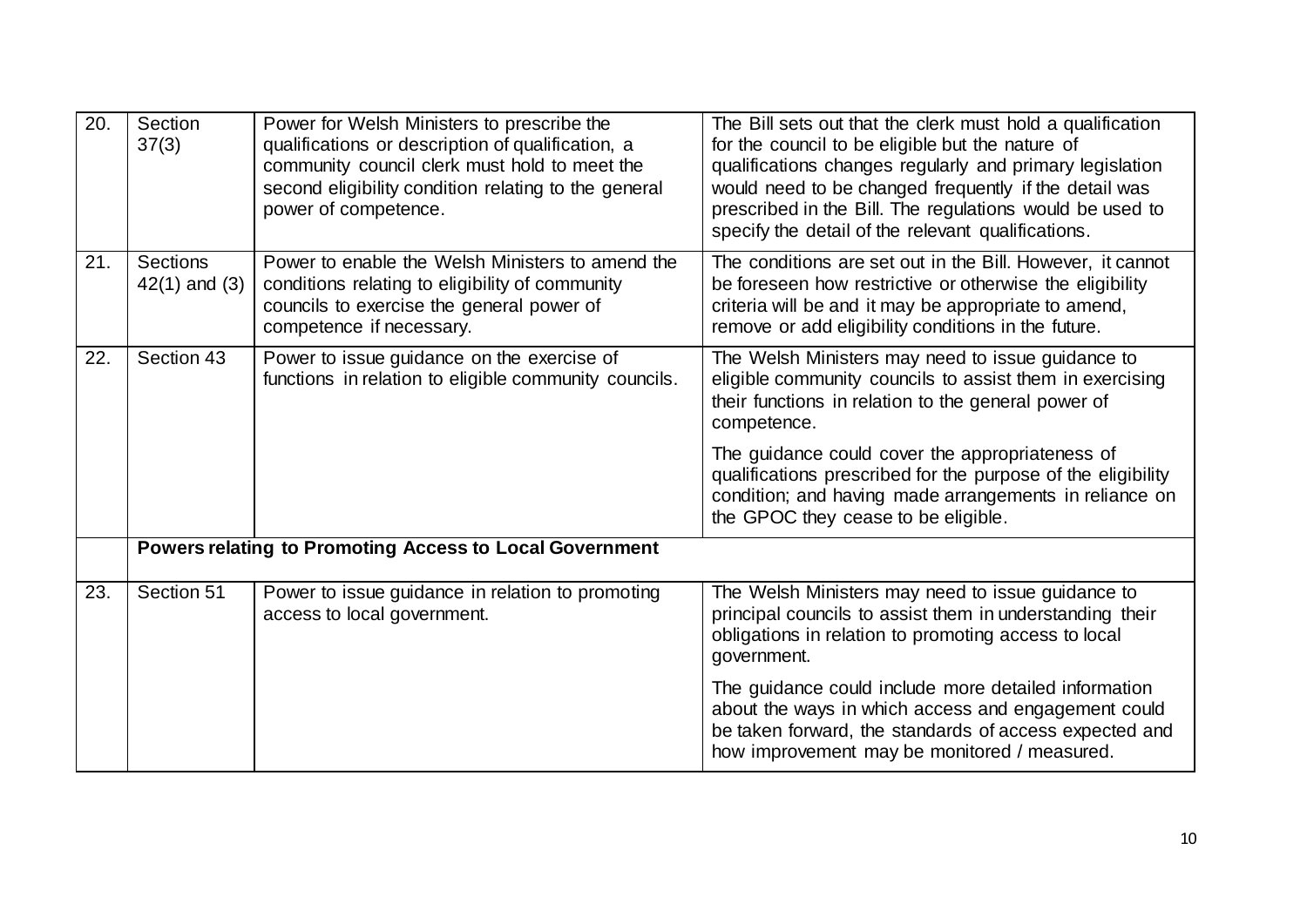| 24. | Section<br>53(4) | Power to specify proceedings to which the duty to<br>broadcast electronically does not apply.                            | The substance of this duty, i.e. that a principal council<br>must put in place measures to allow for the electronic<br>broadcast of proceedings that are open to the public, is<br>set out clearly on the face on the Bill. These Regulations<br>would enable Welsh Ministers to disapply the<br>broadcasting duty to additional types of meeting. This<br>may need to take place reasonably often and could be<br>used to address circumstances where there is a strong<br>case for disapplying the broadcasting duty to certain<br>types of meeting. |
|-----|------------------|--------------------------------------------------------------------------------------------------------------------------|--------------------------------------------------------------------------------------------------------------------------------------------------------------------------------------------------------------------------------------------------------------------------------------------------------------------------------------------------------------------------------------------------------------------------------------------------------------------------------------------------------------------------------------------------------|
| 25. | Section<br>53(5) | Power to issue guidance to principal councils in<br>relation to the electronic broadcast of proceedings<br>at a meeting. | The Welsh Ministers may need to issue guidance to<br>principal councils relating to their requirement to<br>electronically broadcast proceedings of a meeting.<br>Guidance could, for example, cover the procurement of<br>webcasting services and the storage of webcasts.                                                                                                                                                                                                                                                                            |
| 26. | Section<br>53(7) | Power to ensure proceedings are broadcast<br>electronically.                                                             | The Bill imposes duties on principal councils, but it might<br>be considered appropriate in future to impose similar<br>duties upon fire and rescue authorities or National Park<br>authorities in Wales. This power would enable that to<br>happen. The power includes the ability to amend or<br>repeal the Public Bodies (Admission to Meetings) Act<br>1960 or Part 5A of the 1972 Act.                                                                                                                                                            |
| 27. | Section 55       | Power to issue guidance on participating at<br>meetings of community councils.                                           | The Welsh Ministers may need to issue guidance to<br>community councils in relation to participation at<br>meetings.<br>The guidance may cover what constitutes a reasonable<br>opportunity to make representations, and what<br>constitutes effective conduct of a meeting.                                                                                                                                                                                                                                                                           |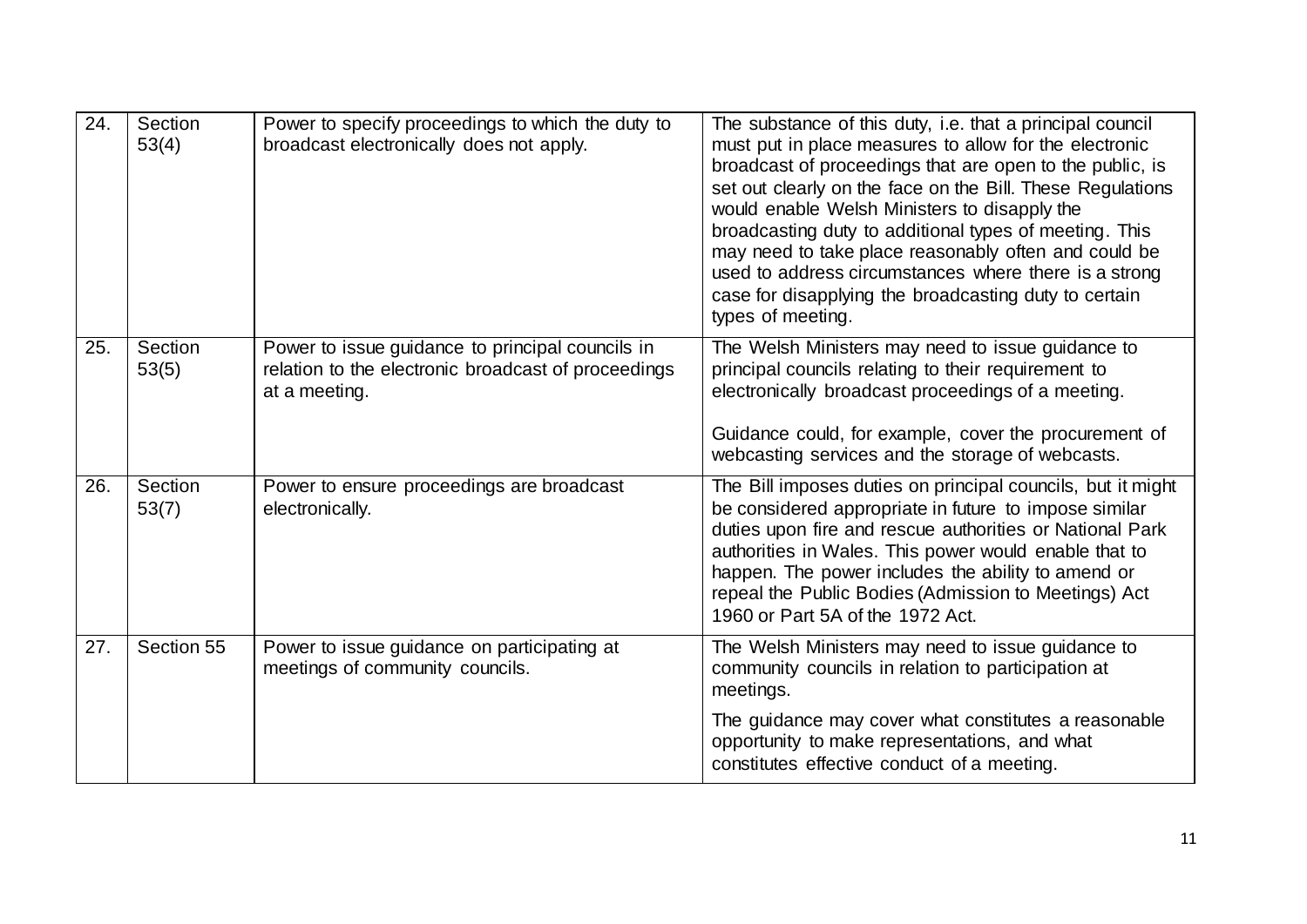| 28. | Section<br>57(2)                  | Power to issue guidance on annual reports by<br>community councils.                                                                                                                                                                                                                                                                         | The Welsh Ministers may need to issue guidance to<br>community councils in relation to annual reports.                                                                                                                                    |
|-----|-----------------------------------|---------------------------------------------------------------------------------------------------------------------------------------------------------------------------------------------------------------------------------------------------------------------------------------------------------------------------------------------|-------------------------------------------------------------------------------------------------------------------------------------------------------------------------------------------------------------------------------------------|
|     |                                   |                                                                                                                                                                                                                                                                                                                                             | The guidance may cover particular aspects of priorities,<br>activities and achievements during that year; and how<br>community councils have engaged and intend to engage<br>their communities.                                           |
| 29. | Schedule 4,<br>paragraph 6        | Power to repeal provisions inserted by this Bill<br>which provide that new requirements to publish<br>notices of meetings on a council's website do not<br>apply to National Park authorities and fire and<br>rescue authorities. The repeal would mean the<br>requirements to publish notices on a website would<br>apply to these bodies. | The power enables the Welsh Ministers to repeal<br>provisions in the Bill for the purpose of making National<br>Park authorities and/or fire and rescue authorities subject<br>to a requirement to publish public notices electronically. |
| 30. | Schedule 4,<br>paragraph<br>10(3) | Power to amend paragraph 17 of Schedule 7 to the<br>Environment Act 1995 for the purpose of making<br>National Park authorities subject to a requirement to<br>publish public notices electronically.                                                                                                                                       | The power enables the Welsh Ministers to amend<br>provisions in the Environment Act 1995 for the purpose of<br>making National Park authorities subject to a requirement<br>to publish public notices electronically.                     |
| 31. | Schedule 4,<br>paragraph<br>10(4) | Power to amend section 232 of the 1972 Act for the<br>purpose of making fire and rescue authorities<br>subject to a requirement to publish public notices<br>electronically.                                                                                                                                                                | The power enables the Welsh Ministers to amend<br>provisions in the 1972 Act for the purpose of making fire<br>and rescue authorities subject to a requirement to publish<br>public notices electronically.                               |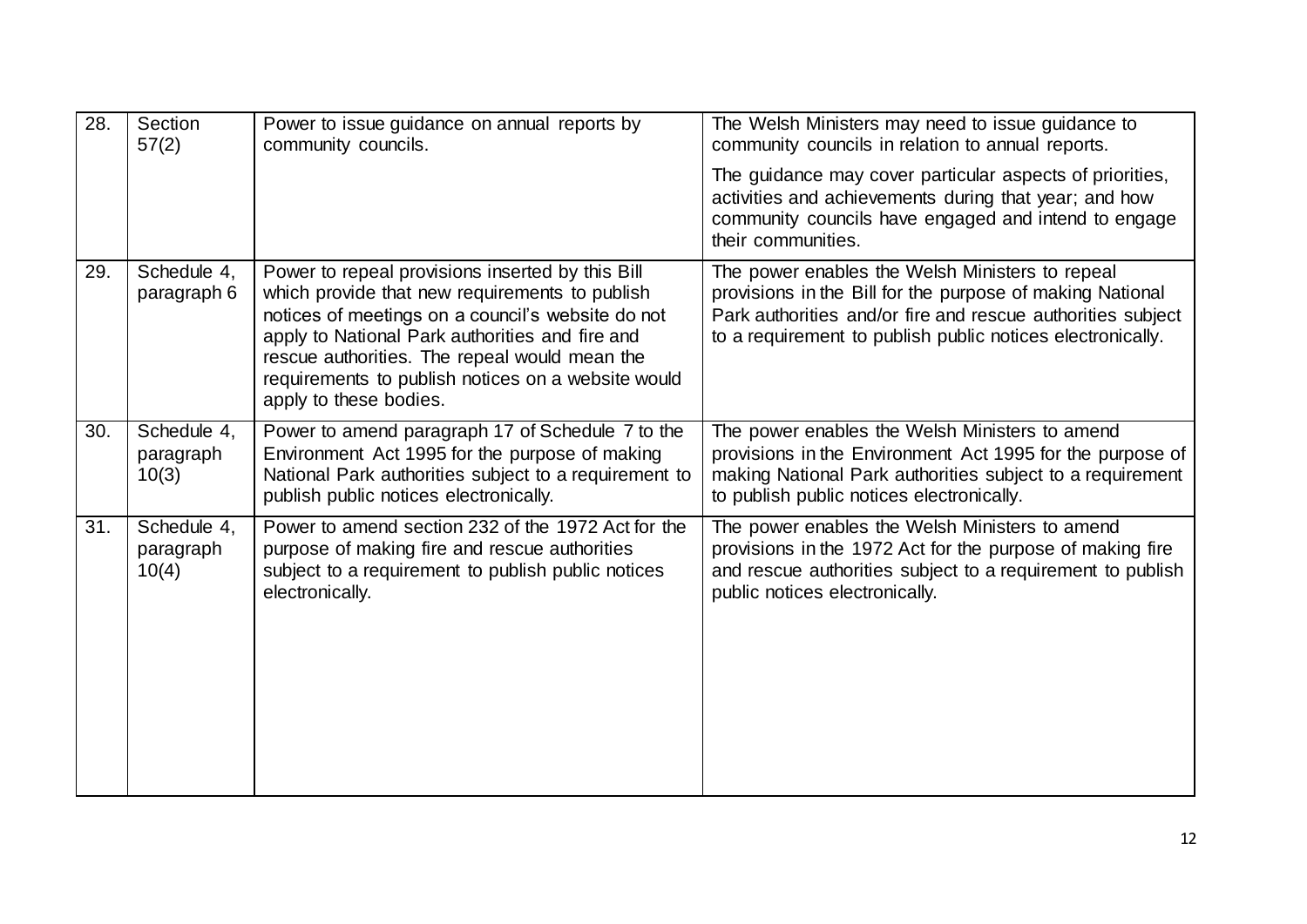|     |                  | Powers relating to Local Authority Executives, Members, Officers and Committees                                                                                                                                                                          |                                                                                                                                                                                                                                                                                                                                                                                 |
|-----|------------------|----------------------------------------------------------------------------------------------------------------------------------------------------------------------------------------------------------------------------------------------------------|---------------------------------------------------------------------------------------------------------------------------------------------------------------------------------------------------------------------------------------------------------------------------------------------------------------------------------------------------------------------------------|
| 32. | Section<br>60(5) | Power to issue guidance in respect of the<br>performance management of a principal council's<br>chief executive.                                                                                                                                         | The Welsh Ministers need to issue guidance to assist<br>principal councils to manage the performance of its chief<br>executive.                                                                                                                                                                                                                                                 |
|     |                  |                                                                                                                                                                                                                                                          | The guidance may cover more detailed information about<br>the standards of performance required, the monitoring<br>process and areas where councils consider further clarity<br>is required.                                                                                                                                                                                    |
| 33. | Section 65       | Power to enable Welsh Ministers to issue guidance<br>in connection with improving diversity.                                                                                                                                                             | The Welsh Ministers need to issue guidance to assist<br>principal councils to improve diversity.                                                                                                                                                                                                                                                                                |
|     |                  |                                                                                                                                                                                                                                                          | The guidance may cover more detailed explanation about<br>the criteria to be used when addressing diversity, how the<br>improvement will be monitored and information about<br>specific schemes for introduction.                                                                                                                                                               |
| 34. | Section<br>67(2) | Power to issue guidance to leaders of political<br>groups on promoting and maintaining high<br>standards of conduct by members of political<br>groups.                                                                                                   | The guidance will support leaders of political groups in<br>ensuring compliance with the functions imposed on them<br>in relation to promoting and maintaining high standards of<br>conduct.                                                                                                                                                                                    |
| 35. | Section<br>67(3) | Power to make regulations about the circumstances<br>in which members of a principal council in Wales<br>are to be treated as constituting a political group<br>and in which a member of a political group is to be<br>treated as a leader of the group. | The substance of the duties placed on leaders of political<br>groups in relation to standards of conduct is set out in full<br>on the face on the Bill. The Bill is clear who is intended to<br>be affected by these provisions but the detailed definition<br>of these categories of people is liable to change over<br>time and more appropriately dealt with in regulations. |
|     |                  |                                                                                                                                                                                                                                                          | These Regulations would allow for detailed definitions of<br>the categories of people who would be affected by these<br>provisions to be amended. This is likely to change over<br>time and require ad hoc, minor amendment.                                                                                                                                                    |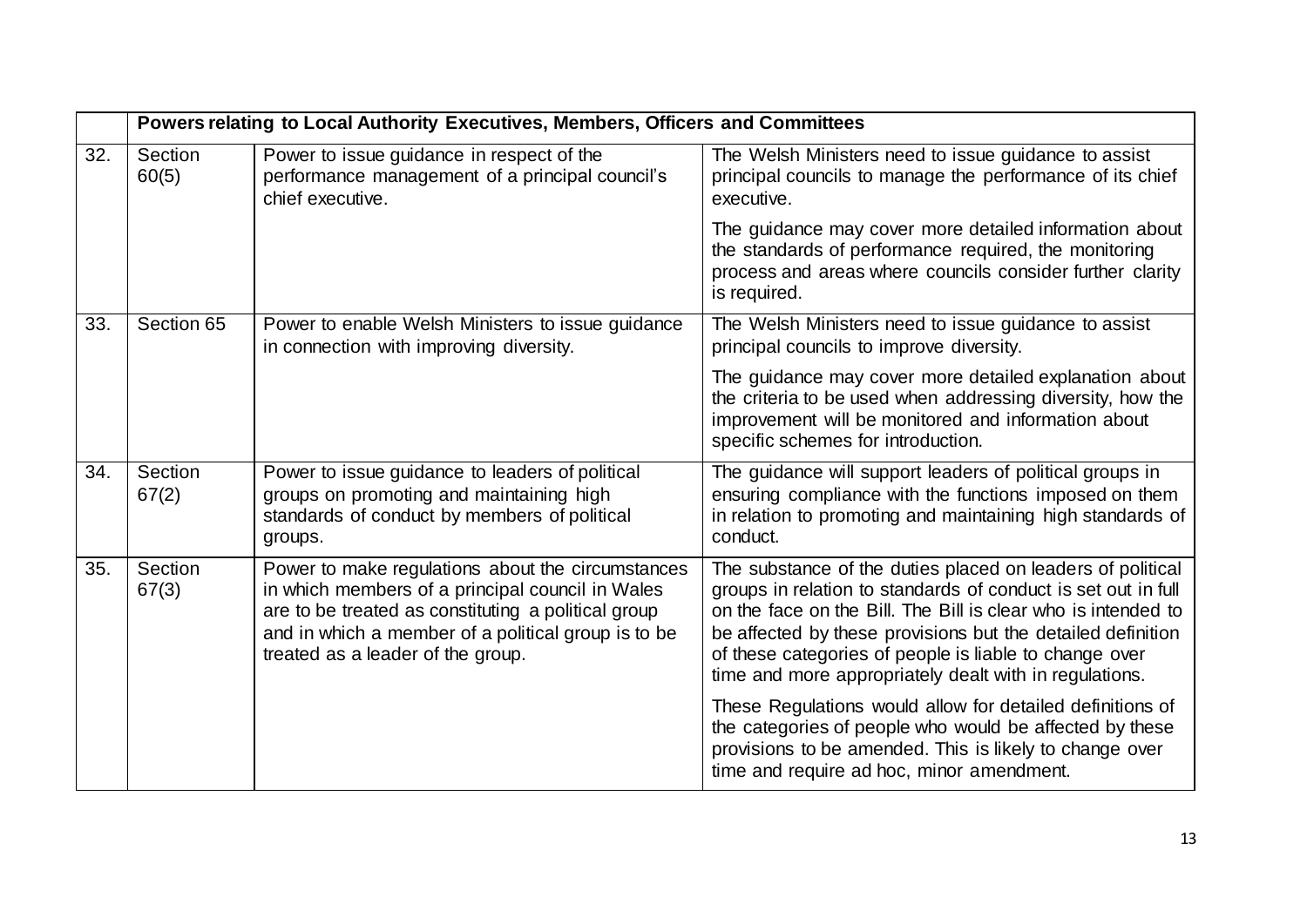| 36. | Section<br>72(7)           | Power to issue guidance on community council<br>training plans.                                                                                                                                                                                                                                                                | The Welsh Ministers need to issue guidance to assist<br>community councils to understand the requirements in<br>relation to completing training plans.                                                                                                                                                                                                                                                                                          |
|-----|----------------------------|--------------------------------------------------------------------------------------------------------------------------------------------------------------------------------------------------------------------------------------------------------------------------------------------------------------------------------|-------------------------------------------------------------------------------------------------------------------------------------------------------------------------------------------------------------------------------------------------------------------------------------------------------------------------------------------------------------------------------------------------------------------------------------------------|
|     |                            |                                                                                                                                                                                                                                                                                                                                | The guidance could for example provide information on<br>how a training needs analysis may be carried out and<br>how the training plan could be compiled and set out.                                                                                                                                                                                                                                                                           |
| 37. | Schedule 8,<br>paragraph 3 | Inserts a new section 69F into the Local<br>Government Act 2000 which empowers the Welsh<br>Ministers to amend Chapter 3 of that Act to make<br>further or different provision about the investigation<br>by the Public Services Ombudsman for Wales of<br>alleged breaches of the local government member<br>code of conduct. | This provision forms part of the repeal and restatement,<br>in modified form, of equivalent existing legislation in<br>sections 69 and 70 of the 2000 Act in order to improve<br>the accessibility and clarity of the law. The power will<br>enable the Welsh Ministers to respond quickly to<br>changing circumstances should the Ombudsman<br>experience practical problems in exercising the powers of<br>investigation set out in the Bill. |
|     |                            | <b>Powers relating to Collaborative Working by Principal Councils</b>                                                                                                                                                                                                                                                          |                                                                                                                                                                                                                                                                                                                                                                                                                                                 |
| 38. | Section 74                 | Power to issue guidance to principal councils about<br>the exercise of its functions in collaboration with<br>another principal council.                                                                                                                                                                                       | The power to issue guidance is intended to support<br>collaboration between local authorities, arrangements for<br>leaving and possibly entering collaborations and<br>governance of collaborations. The guidance will support<br>local government efforts to develop voluntary<br>arrangements and a voluntary code of practice. The<br>intention would be to issue guidance only if voluntary<br>approaches were not effective.               |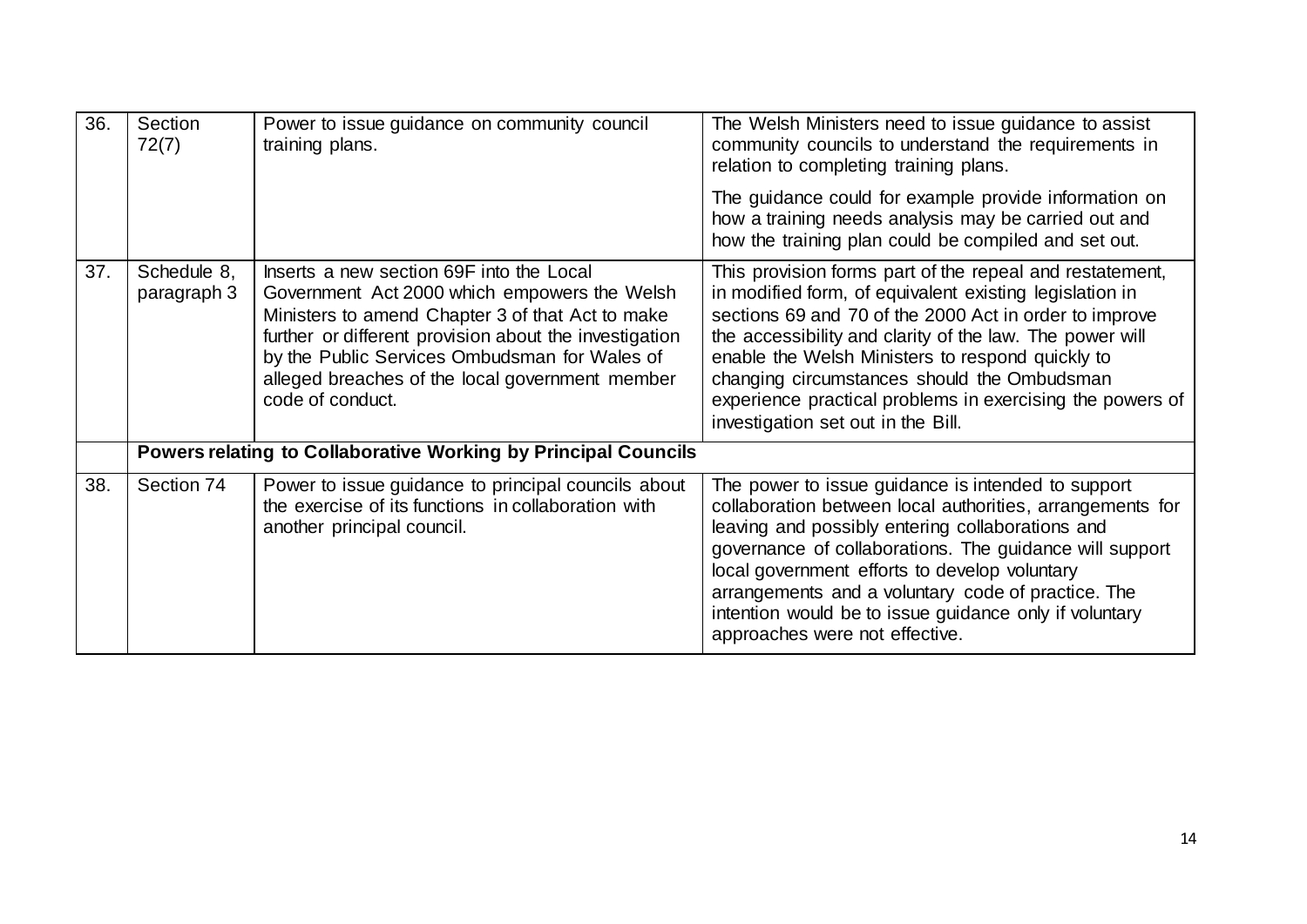| 39. | Section 77 | Power to make regulations to establish a body<br>corporate, where a corporate joint committee<br>application has been made, to exercise functions<br>specified in the regulations in respect of two or more<br>principal areas.                | Regulations made under this power will create a new<br>corporate body for the delivery of specified functions of<br>principal councils. A corporate joint committee will<br>provide local government with a consistent and coherent<br>mechanism for the collaborative delivery of local<br>government functions. Regulations establishing a<br>corporate joint committee will be co-developed with local<br>government.         |
|-----|------------|------------------------------------------------------------------------------------------------------------------------------------------------------------------------------------------------------------------------------------------------|----------------------------------------------------------------------------------------------------------------------------------------------------------------------------------------------------------------------------------------------------------------------------------------------------------------------------------------------------------------------------------------------------------------------------------|
| 40. | Section 79 | Power to make regulations to establish a body<br>corporate, where no request or application has been<br>made by local authorities, to exercise functions<br>specified in the regulations in respect of two or more<br>principal council areas. | Regulations made under this power will create a new<br>corporate body for the delivery of specified functions of<br>principal councils. The power to create the corporate joint<br>committee where no request / application has been made<br>will be limited to functions of the areas specified in the<br>Bill. Where possible regulation establishing a corporate<br>joint committee will be co-develop with local government. |
| 41. | Section 82 | Power to amend or revoke collaboration regulations<br>(including conferring a function on or removing a<br>function from a corporate joint committee).                                                                                         | Regulations made under this power will confer additional<br>existing principal council functions on a corporate joint<br>committee (once established). Regulations may also<br>amend or remove functions (including to abolish a<br>corporate joint committee).                                                                                                                                                                  |
| 42. | Section 83 | Power for the Welsh Ministers, by regulations, to<br>make supplementary, incidental, consequential,<br>transitional or saving provision in relation to<br>(particular) joint committee regulations.                                            | These will largely be technical / procedural in nature and<br>will only be used where necessary for the purposes of<br>ensuring the effectiveness of regulations for corporate<br>joint committees in this part.                                                                                                                                                                                                                 |
| 43. | Section 85 | Power to direct a principal council or corporate joint<br>committee to provide any information appropriate<br>for the purpose of, or in connection with, regulations<br>under Part 5.                                                          | The power is intended to ensure that Welsh Ministers<br>have the information required for the purpose of or in<br>connection to regulations under Part 5.                                                                                                                                                                                                                                                                        |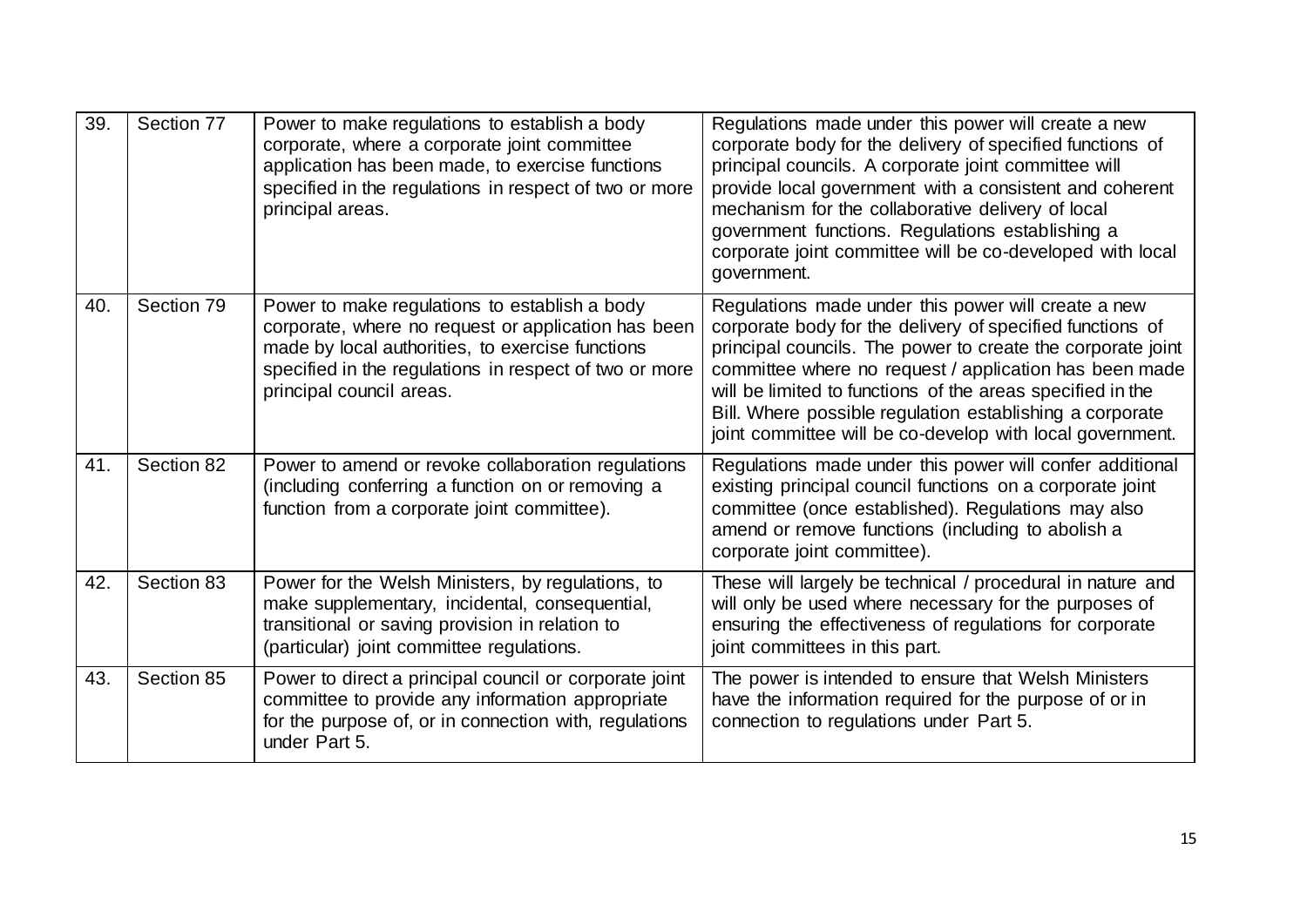| 44. | Section 86       | Power to issue guidance to principal councils and<br>corporate joint committees for the purposes of<br>Chapters 3 to 5 of Part 5.                               | Guidance is intended to facilitate the application of the<br>primary legislation and the implementation of the<br>legislation or regulations.                                                                                                                                                                                                   |
|-----|------------------|-----------------------------------------------------------------------------------------------------------------------------------------------------------------|-------------------------------------------------------------------------------------------------------------------------------------------------------------------------------------------------------------------------------------------------------------------------------------------------------------------------------------------------|
|     |                  |                                                                                                                                                                 | The guidance is likely to be largely concerned with<br>process and could include guidance on how principal<br>councils might apply for the creation of a corporate joint<br>committee and, where not set out in regulations,<br>guidance on the constitutional, workforce or other<br>technical matters related to a corporate joint committee. |
|     |                  | Powers relating to Performance and Governance of Principal Councils                                                                                             |                                                                                                                                                                                                                                                                                                                                                 |
| 45. | Section<br>88(3) | Power to issue guidance to principal councils about<br>the performance requirements and the exercise of<br>their functions under Part 6 of the Bill.            | The Welsh Ministers may issue guidance to assist<br>principal councils to understand the new performance<br>and governance arrangements in the Bill. This may<br>include guidance about the panel assessments.                                                                                                                                  |
| 46. | Section 93       | Power to make provision about the appointment of<br>panels to assess the extent to which the council is<br>meeting the performance requirements.                | Regulations under this section could set out procedural<br>detail around representation on the panel and<br>remuneration should these be required to support any<br>guidance issued under section 88(3).                                                                                                                                        |
| 47. | Section 102      | Power to direct a principal council to provide<br>another principal council with such support and<br>assistance as the Welsh Ministers consider<br>appropriate. | The power is intended to enable the Welsh Ministers to<br>direct a principal council to provide another principal<br>council with support and assistance. This is largely<br>concerned with responding to and supporting the<br>improvement of performance of individual councils.                                                              |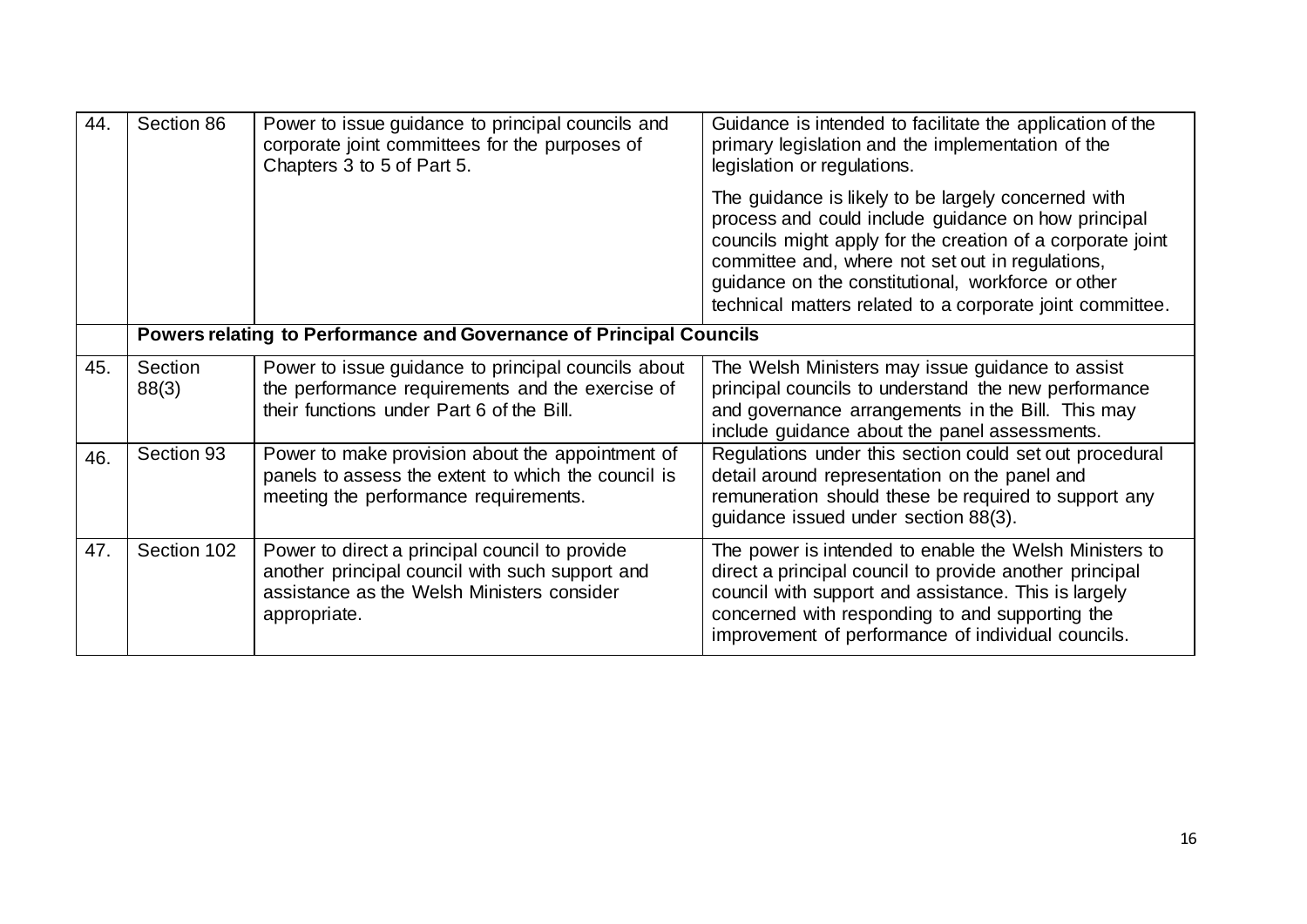| 48. | Sections 103<br>to 106 | Power to give an intervention direction under<br>sections 104, 105 or 106 in relation to a principal<br>council. Interventions include directions to co-<br>operate with the provision of support and assistance<br>by the Welsh Ministers or another principal council;<br>directions to take, not to take or cease taking a<br>specified step; and directions that a specified<br>function of a principal council be exercised by the<br>Welsh Ministers or a person nominated by them. | The powers are intended to ensure that the Welsh<br>Ministers are able to intervene where they consider that a<br>principal council is not, or may not be, meeting the<br>performance requirements. This power is largely<br>concerned with responding to and supporting the<br>improvement of performance of individual councils.<br>Before exercising this power the Welsh Ministers must:<br>(a) provide or attempt to provide support and assistance<br>to the council<br>(b) consult with such persons as the Welsh Ministers<br>consider appropriate<br>(c) notify the council that they intend to give the direction.<br>These requirements do not apply if the Welsh Ministers<br>consider that there is an urgent need to give the<br>direction. |
|-----|------------------------|-------------------------------------------------------------------------------------------------------------------------------------------------------------------------------------------------------------------------------------------------------------------------------------------------------------------------------------------------------------------------------------------------------------------------------------------------------------------------------------------|-----------------------------------------------------------------------------------------------------------------------------------------------------------------------------------------------------------------------------------------------------------------------------------------------------------------------------------------------------------------------------------------------------------------------------------------------------------------------------------------------------------------------------------------------------------------------------------------------------------------------------------------------------------------------------------------------------------------------------------------------------------|
| 49. | Section<br>106(3)      | Power to apply any relevant statutory provision (with<br>or without modification), or to disapply any statutory<br>provision, for the purposes of its application in<br>respect of functions exercisable by the Welsh<br>Ministers or their nominee by virtue of a direction<br>under this section that specified functions of a<br>principal council be exercised by the Welsh<br>Ministers or a person nominated by them.                                                               | The power is technical/procedural in nature in that it will<br>only be used where necessary for the purposes of<br>ensuring the effectiveness of a direction under this<br>section.<br>The circumstances in which an intervention takes place<br>will be different in each case and so it cannot be foreseen<br>what application of statutory provision might be required.                                                                                                                                                                                                                                                                                                                                                                                |
| 50. | Section 108            | Power to add to lists of persons to whom certain<br>reports must be sent, including self-assessment<br>reports, report of panel performance assessment,<br>report of special inspection, etc.                                                                                                                                                                                                                                                                                             | The power simply enables Welsh Ministers to add a<br>person to the list should the person listed change its<br>name or be abolished, or to add a newly-established<br>body or an existing body.                                                                                                                                                                                                                                                                                                                                                                                                                                                                                                                                                           |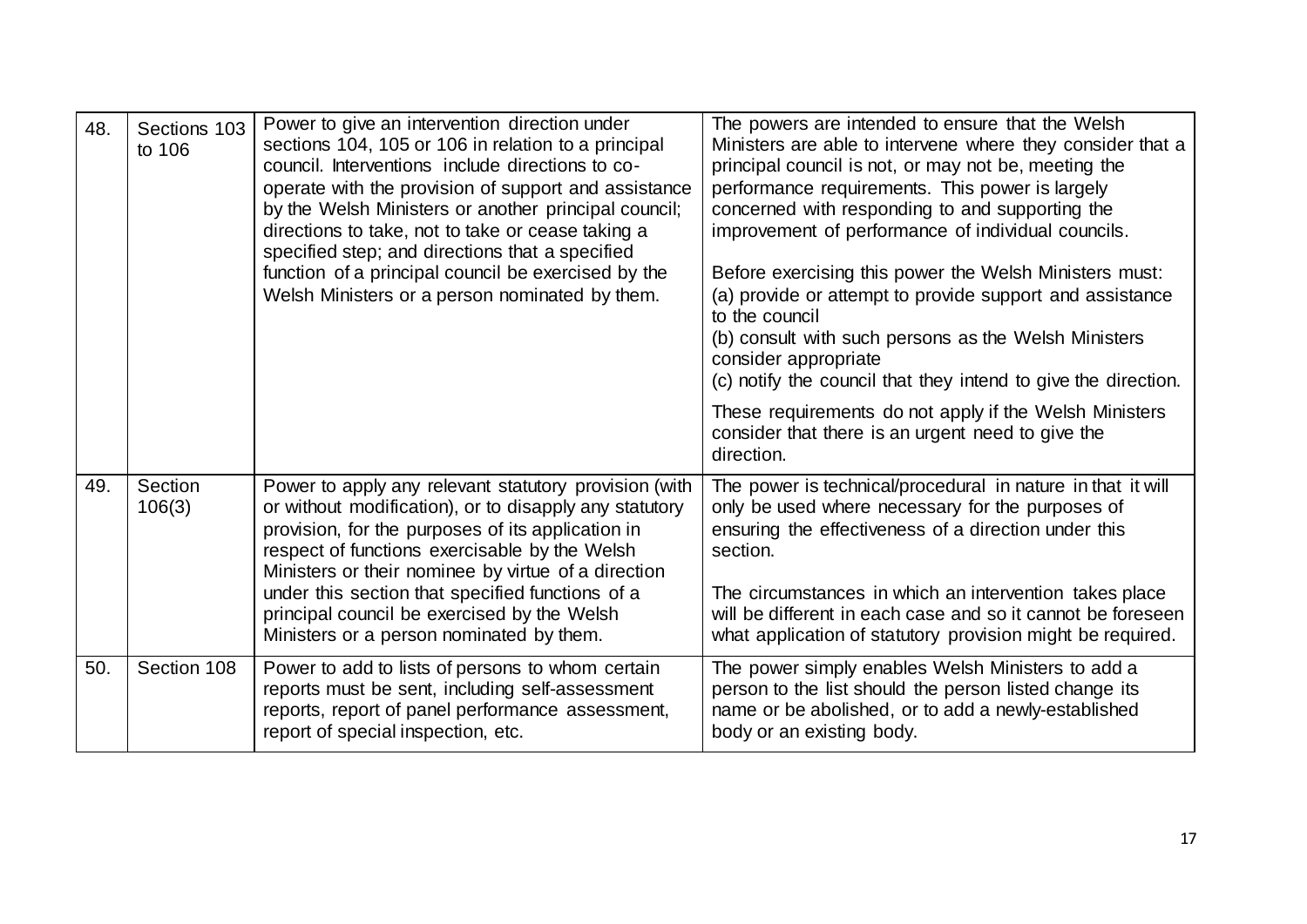| 51. | Section 109 | Power of Welsh Ministers to:<br>(1) make provision amending, repealing, revoking,<br>modifying or dis-applying the application of<br>enactments that obstruct compliance by principal<br>councils with the requirements of Part 6; and/or<br>(2) confer new powers on principal councils which<br>they consider necessary or expedient to permit or<br>facilitate compliance with the requirements of Part 6<br>by a principal council. | The powers will enable Welsh Ministers to amend,<br>repeal, disapply or modify provisions of Acts of the<br>Assembly or UK Parliament in order to prevent such Acts<br>from obstructing a principal council complying with its<br>duties within this chapter.<br>The powers will also enable Welsh Ministers to confer<br>any necessary power on a principle council, all principal<br>councils or a particular description of principal councils to<br>facilitate compliance with this chapter by principal<br>councils.<br>The nature of the support provided, and the<br>circumstances in which an intervention takes place will<br>naturally be different in each case in order to respond to<br>the individual and particular issues faced by a principal<br>council, and the power has to be sufficiently broad to<br>accommodate each individual circumstance as it may<br>arise. |
|-----|-------------|-----------------------------------------------------------------------------------------------------------------------------------------------------------------------------------------------------------------------------------------------------------------------------------------------------------------------------------------------------------------------------------------------------------------------------------------|------------------------------------------------------------------------------------------------------------------------------------------------------------------------------------------------------------------------------------------------------------------------------------------------------------------------------------------------------------------------------------------------------------------------------------------------------------------------------------------------------------------------------------------------------------------------------------------------------------------------------------------------------------------------------------------------------------------------------------------------------------------------------------------------------------------------------------------------------------------------------------------|
| 52. | Section 110 | Power to provide guidance to a person who has<br>functions under Part 6 of the Bill (except principal<br>councils and the Auditor General for Wales), about<br>the exercise of those functions.                                                                                                                                                                                                                                         | The Welsh Ministers may issue guidance to persons to<br>understand and implement their functions under the new<br>performance and governance arrangements in the Bill.<br>The guidance may cover for example where a person /<br>persons is acting on behalf of Welsh Ministers in<br>providing support to a principal council or operating as<br>part of an intervention direction within the performance<br>and governance regime.<br>The guidance will be subject to periodic revision.                                                                                                                                                                                                                                                                                                                                                                                               |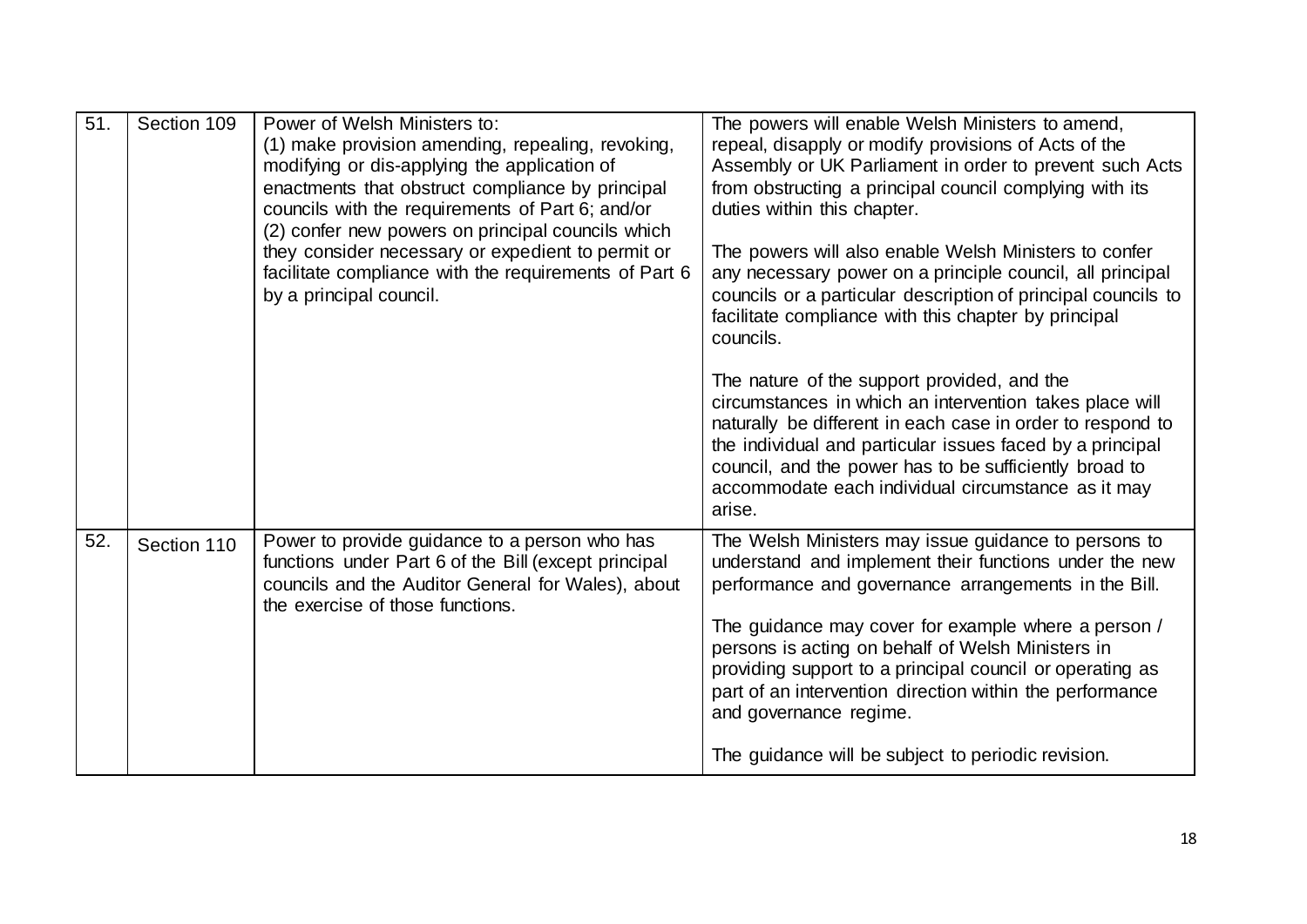| 53. | Section<br>119(3) | Power of the Welsh Ministers to remove or add new<br>regulators and/or new functions for the purposes of<br>the co-ordination duties between the AGW and the<br>relevant regulators.                | The power enables Welsh Ministers to add or remove<br>relevant regulators as may be required for the purposes<br>of co-ordination between regulators required under<br>section 118.                                                                                                                             |
|-----|-------------------|-----------------------------------------------------------------------------------------------------------------------------------------------------------------------------------------------------|-----------------------------------------------------------------------------------------------------------------------------------------------------------------------------------------------------------------------------------------------------------------------------------------------------------------|
|     |                   | Powers relating to Mergers and Restructuring of Principal Areas                                                                                                                                     |                                                                                                                                                                                                                                                                                                                 |
| 54. | Section 122       | Power to issue guidance about merger applications.                                                                                                                                                  | The Welsh Ministers need to issue guidance to assist<br>principal councils on matters relating to the making of an<br>application for voluntary merger. The guidance will inform<br>and facilitate principal councils in preparing an<br>application for voluntary mergers.                                     |
|     |                   |                                                                                                                                                                                                     | The guidance could include advice on identifying a<br>business case for merger, addressing the concerns of<br>local people and stakeholders and the degrees of<br>convergence with other strategic boundaries.                                                                                                  |
| 55. | Section 123       | Power to make voluntary merger regulations for the<br>constitution of a new principal area by merging, to<br>create a new principal area, the principal areas of<br>two or more principal councils. | Regulations will give effect to voluntary mergers following<br>receipt by the Welsh Ministers of applications which, in<br>the view of the Welsh Ministers, satisfy the principles and<br>guidance contained in the guidance on voluntary<br>mergers.                                                           |
|     |                   |                                                                                                                                                                                                     | Regulations will, amongst other things, establish the new<br>principal area and council for that area. They will cover a<br>range of practical matters including the establishment of<br>shadow authorities, the timing of elections and<br>consequential etc. provision to give full effect to the<br>mergers. |
|     |                   |                                                                                                                                                                                                     | Regulations will be tailored to the specific circumstances<br>of each particular merger, for example in designating the<br>status of the new principal area as either a county or a<br>county borough.                                                                                                          |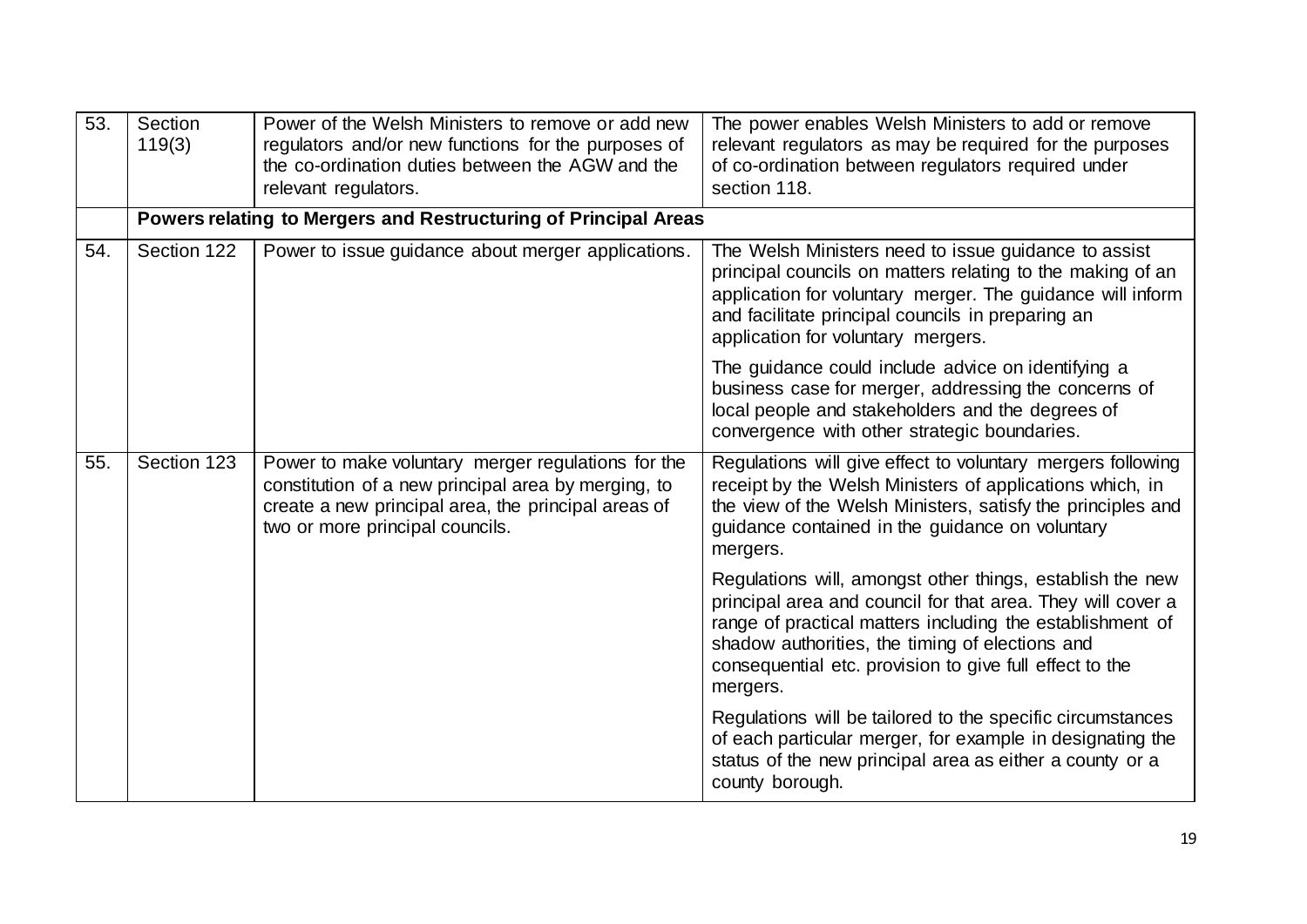| 56. | Section<br>124(11) | Power to enable the Welsh Ministers to issue<br>guidance to shadow councils and executives on the<br>exercise of functions in preparing for the<br>establishment of new principal councils. | It will be necessary for the Welsh Ministers to issue<br>guidance to shadow councils and shadow executives on<br>the exercise of their functions in preparing for the<br>establishment of new principal councils.<br>The Welsh Ministers may issue guidance on the<br>functions of the shadow council and executive, such as,<br>the timing of senior appointments for the new principal<br>council, determining the location of headquarters, Service<br>Plans and Pay Policy Statements. |
|-----|--------------------|---------------------------------------------------------------------------------------------------------------------------------------------------------------------------------------------|--------------------------------------------------------------------------------------------------------------------------------------------------------------------------------------------------------------------------------------------------------------------------------------------------------------------------------------------------------------------------------------------------------------------------------------------------------------------------------------------|
| 57. | Section<br>126(4)  | Power to enable the Welsh Ministers to direct a<br>principal council as to the appointment of a<br>returning officer.                                                                       | The power will be used only if merging councils have<br>themselves failed to appoint a returning officer for the first<br>elections to the new council.                                                                                                                                                                                                                                                                                                                                    |
| 58. | Section<br>127(2)  | Power to enable the Welsh Ministers to direct a<br>principal council to take action to facilitate the<br>effective transfer of staff, property etc. in the<br>circumstances of a merger.    | The power will be used only if merging councils are<br>themselves failing to take effective or timely action to<br>facilitate the effective transfer of staff, property etc. to a<br>new council to be established under already approved<br>merger regulations.                                                                                                                                                                                                                           |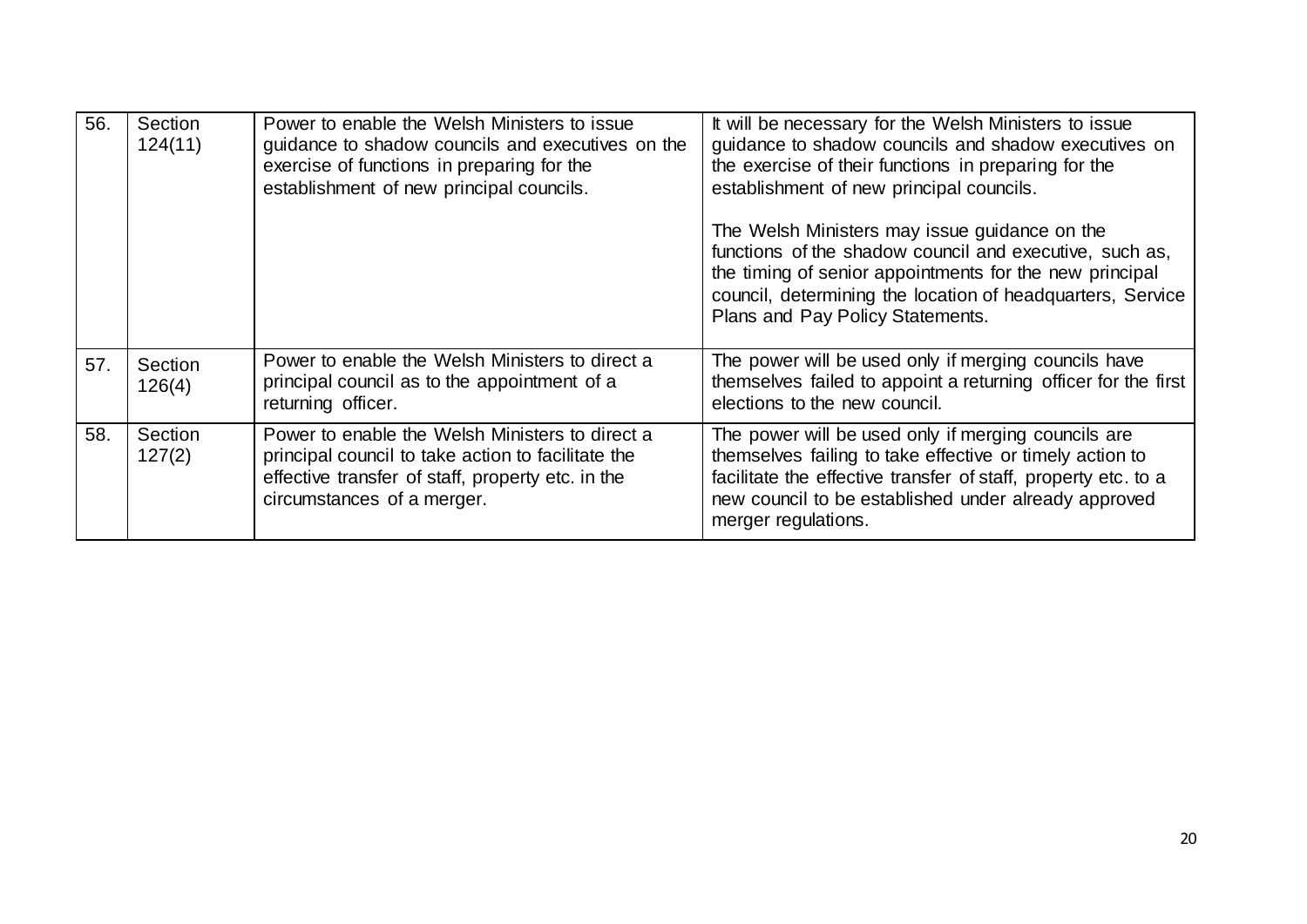| 59. | Section 130                                        | Power to make restructuring regulations for the<br>abolition of an existing principal local government<br>area and its council. The Regulations may provide<br>for part or parts of the abolished area to be<br>transferred to other principal local government | If the conditions set out in section 128 are met, the Welsh<br>Ministers may make regulations to give effect to the<br>abolition of an existing principal local government area<br>and its council, and to the restructuring of that area.                                                                                                                                                        |
|-----|----------------------------------------------------|-----------------------------------------------------------------------------------------------------------------------------------------------------------------------------------------------------------------------------------------------------------------|---------------------------------------------------------------------------------------------------------------------------------------------------------------------------------------------------------------------------------------------------------------------------------------------------------------------------------------------------------------------------------------------------|
|     |                                                    | areas and / or for the constitution of a new principal<br>local government area by merging part or all of the<br>abolished area with other principal local government<br>area or areas.                                                                         | The restructuring may take the forms set out in section<br>131 and restructuring regulations may provide for the<br>transfer of specified parts of the area being abolished to<br>other principal areas and / or the constitution of a new<br>principal area.                                                                                                                                     |
|     |                                                    |                                                                                                                                                                                                                                                                 | They regulations will also need to cover the range of<br>attendant practical matters including the establishment of<br>shadow authorities, the timing of elections and<br>consequential etc. provision to give full effect to the<br>restructuring.                                                                                                                                               |
|     |                                                    |                                                                                                                                                                                                                                                                 | Regulations will be tailored to the specific circumstances<br>of each particular restructuring, for example, if a new<br>principal area is established the regulations will need to<br>designate the status of the that area as either a county or<br>a county borough.                                                                                                                           |
| 60. | Schedule 10,<br>paragraphs<br>$3(1)(c)$ and<br>(2) | Power to direct a transition committee to give advice<br>and recommendations to merging councils and<br>shadow councils on such other matters as the<br>Welsh Ministers may direct (paragraph (1)(c)) and<br>to the Welsh Ministers (paragraph 2).              | The Direction under paragraph $(1)(c)$ would be used to<br>require a transition committee to consider a matter<br>relevant to the merger in question which the transition<br>committee may have overlooked or ignored. That under<br>paragraph (2) would be used to provide information to the<br>Welsh Ministers which may be needed to inform a<br>decision relevant to the merger in question. |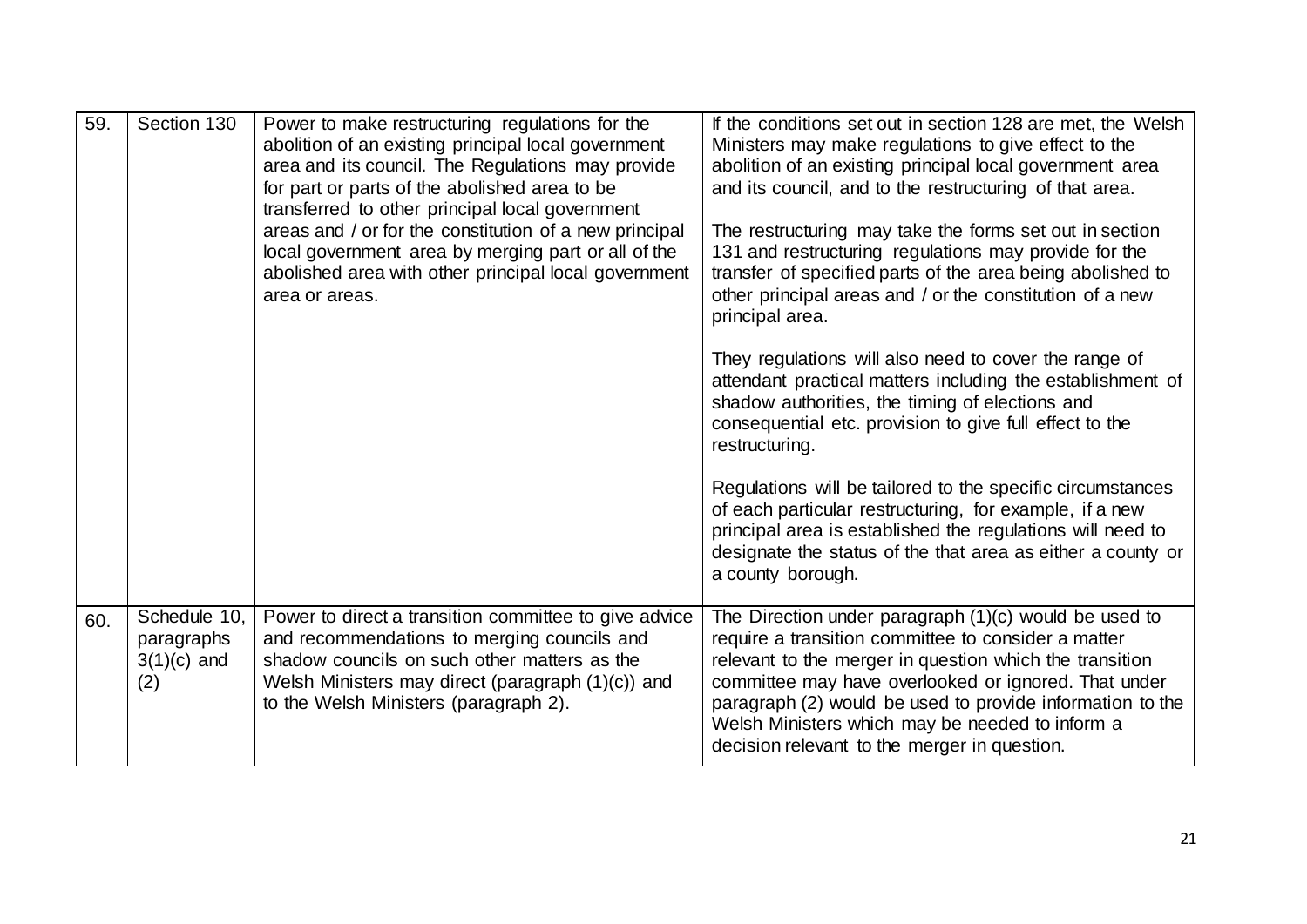| 61. | Schedule 10,<br>paragraph<br>4(1) | Power to direct restructuring councils to establish a<br>transition committee. | Previous local government reorganisations in Wales have<br>required the establishment of statutory joint transition<br>committees to consider and advise merging principal<br>councils on transitional matters. Previous experience<br>indicates that these committees did valuable work, but<br>they could have been more useful if they had been<br>established on a statutory basis earlier in the process. |
|-----|-----------------------------------|--------------------------------------------------------------------------------|----------------------------------------------------------------------------------------------------------------------------------------------------------------------------------------------------------------------------------------------------------------------------------------------------------------------------------------------------------------------------------------------------------------|
|     |                                   |                                                                                | The Direction will enable the Welsh Ministers to apply the<br>requirements in respect of transition committees tailored<br>to meet the specific circumstances of the areas included<br>in the proposed restructuring.                                                                                                                                                                                          |
|     |                                   |                                                                                | The role of the transition committee is to prepare for the<br>establishment of the new councils by undertaking<br>essential preparatory activities, as well as considering<br>anything else the committees consider expedient to<br>ensure the new principal council will be able to function<br>effectively from the day it assumes the full range of its<br>responsibilities.                                |
| 62. | Schedule 10,<br>paragraph<br>7(1) | Power to direct a transition committee to exercise its<br>functions.           | The Direction will be used to require a transition<br>committee to exercise its functions where it is considered<br>that the transition committee has been negligent or tardy<br>in exercising a given responsibility.                                                                                                                                                                                         |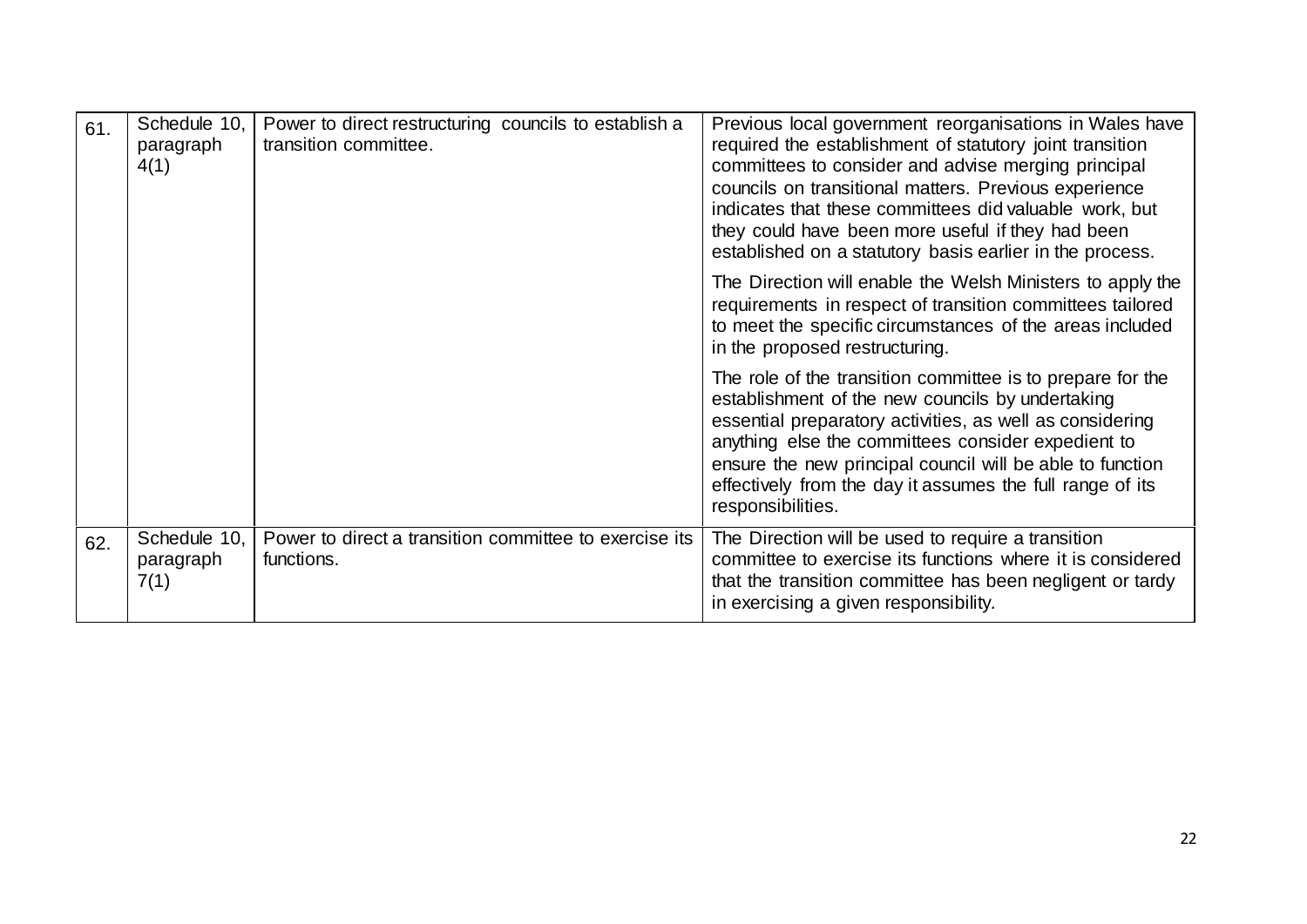| 63. | Schedule 10,<br>paragraph<br>7(2) | Power to issue guidance to a transition committee<br>on the exercise of its functions.                                                                                                      | The Welsh Ministers may issue guidance on the range of<br>preparatory activities that merging and restructuring<br>councils need to address in order to ensure that the new<br>principal council can function fully from the day it<br>assumes the full range of its responsibilities.                                                                                      |
|-----|-----------------------------------|---------------------------------------------------------------------------------------------------------------------------------------------------------------------------------------------|-----------------------------------------------------------------------------------------------------------------------------------------------------------------------------------------------------------------------------------------------------------------------------------------------------------------------------------------------------------------------------|
|     |                                   |                                                                                                                                                                                             | The guidance would largely be concerned with the types<br>and process of preparatory activities that it is considered<br>the committees should undertake, and might include:<br>Service Delivery Plans, recommendations for Pay Policy<br>Statements, Welsh language considerations, agreeing<br>first budgets, setting council tax rates and issuing council<br>tax bills. |
| 64. | Section<br>132(8)                 | Power to enable the Welsh Ministers to issue<br>guidance to shadow councils and executives on the<br>exercise of functions in preparing for the<br>establishment of new principal councils. | The Welsh Ministers may issue guidance on the range of<br>preparatory activities that shadow councils need to<br>address in order to ensure that the new principal council<br>can function fully from the day it assumes the full range<br>of its responsibilities.                                                                                                         |
|     |                                   |                                                                                                                                                                                             | The guidance could include advice on issues such as,<br>the timing of senior appointments for the new principal<br>council, determining the location of Headquarters,<br>drawing up Service Plans and agreeing Pay Policy<br>Statements.                                                                                                                                    |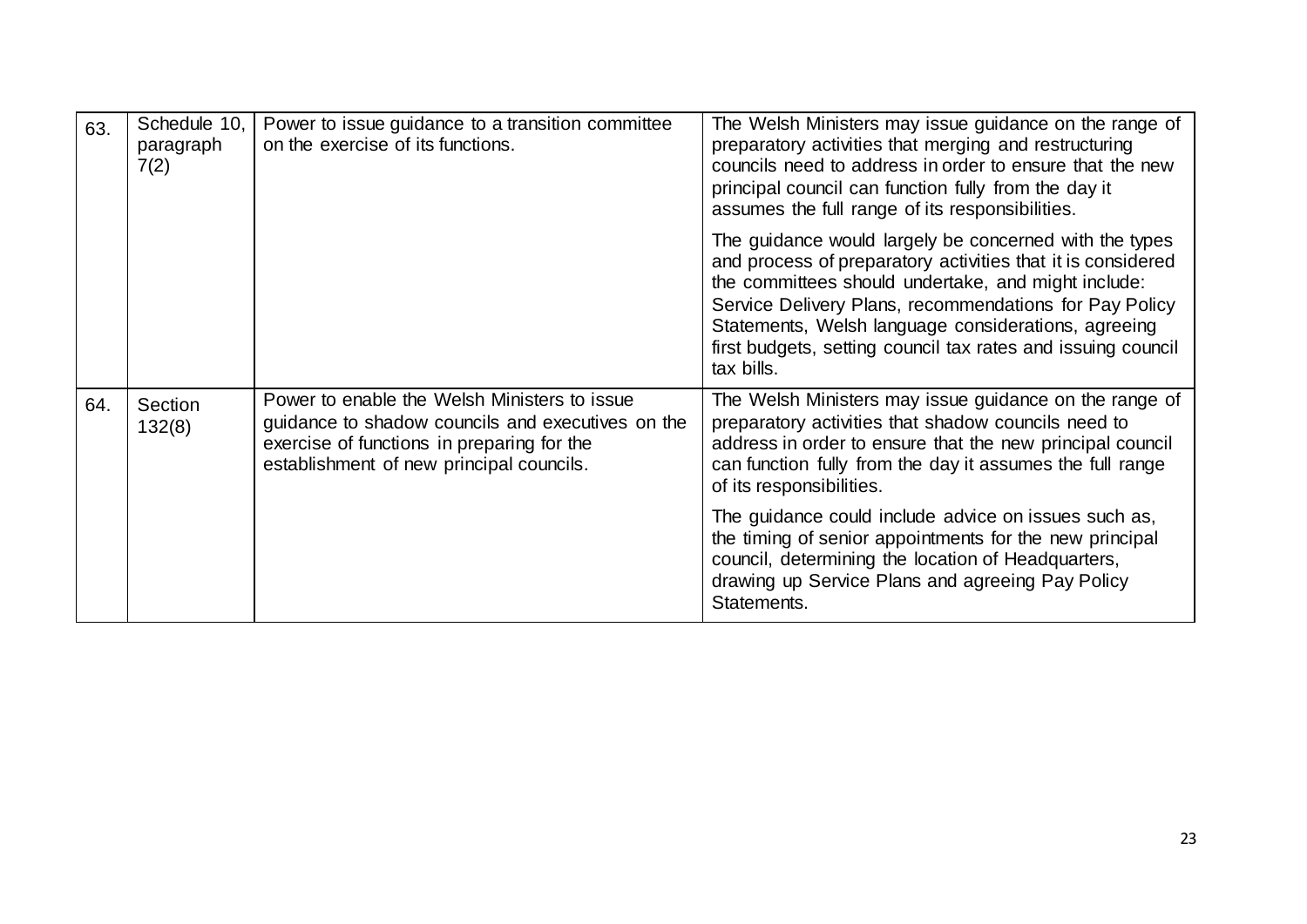| 65. | Schedule 11,<br>paragraph 1       | Power to direct that a merging or restructuring<br>council may not carry out a restricted activity without<br>considering the opinion of and obtaining the consent<br>of a specified person or persons. | The Direction may be used to establish a transaction<br>regime with an opinion and consent procedure, as<br>described in Schedule 11, to guard against the potential<br>for negative and damaging behaviour by merging or<br>restructuring principal councils in the run-up to merger or<br>restructuring. If the councils are collaborating and sharing<br>relevant information, the Welsh Ministers may not need<br>to direct, but if councils are not working together the<br>Welsh Ministers will require the ability to act swiftly within<br>the framework provided by this Schedule to prevent<br>damaging behaviour.          |
|-----|-----------------------------------|---------------------------------------------------------------------------------------------------------------------------------------------------------------------------------------------------------|---------------------------------------------------------------------------------------------------------------------------------------------------------------------------------------------------------------------------------------------------------------------------------------------------------------------------------------------------------------------------------------------------------------------------------------------------------------------------------------------------------------------------------------------------------------------------------------------------------------------------------------|
| 66. | Schedule 11,<br>paragraph<br>1(3) | Power to direct a merging or restructuring council<br>seeking to appoint or designate a person to a<br>restricted post to comply with specified<br>requirements about the appointment or designation.   | The Direction may be used to require merging or<br>restructuring councils to comply with specific<br>requirements regarding the appointment/designation to<br>restricted posts, as specified in Schedule 11, and so<br>guards against the potential for negative and damaging<br>behaviour by merging or restructuring councils. If the<br>councils are collaborating with the process, the Welsh<br>Ministers may not need to direct, but if councils are not<br>so working together the Welsh Ministers will require the<br>ability to act swiftly within the framework provided by this<br>Schedule to prevent damaging behaviour. |
| 67. | Schedule 11,<br>Paragraph<br>6(8) | Power for the Welsh Ministers to amend the<br>threshold amounts of the transaction regime.                                                                                                              | The Welsh Ministers believe the values for each type of<br>transaction on the face of the Bill are appropriate.<br>However, the Bill enables the Welsh Ministers to<br>substitute different values should they consider it<br>appropriate to respond to changing circumstances.                                                                                                                                                                                                                                                                                                                                                       |
| 68. | Schedule 11,<br>paragraph<br>9(1) | Power to give guidance to merging or restructuring<br>councils and any persons specified in the direction<br>under paragraph 1 of Schedule 11.                                                          | It may be necessary for the Welsh Ministers to issue<br>guidance to merging or restructuring councils, for<br>example about establishing an open and transparent<br>procedure for seeking an opinion or consent.                                                                                                                                                                                                                                                                                                                                                                                                                      |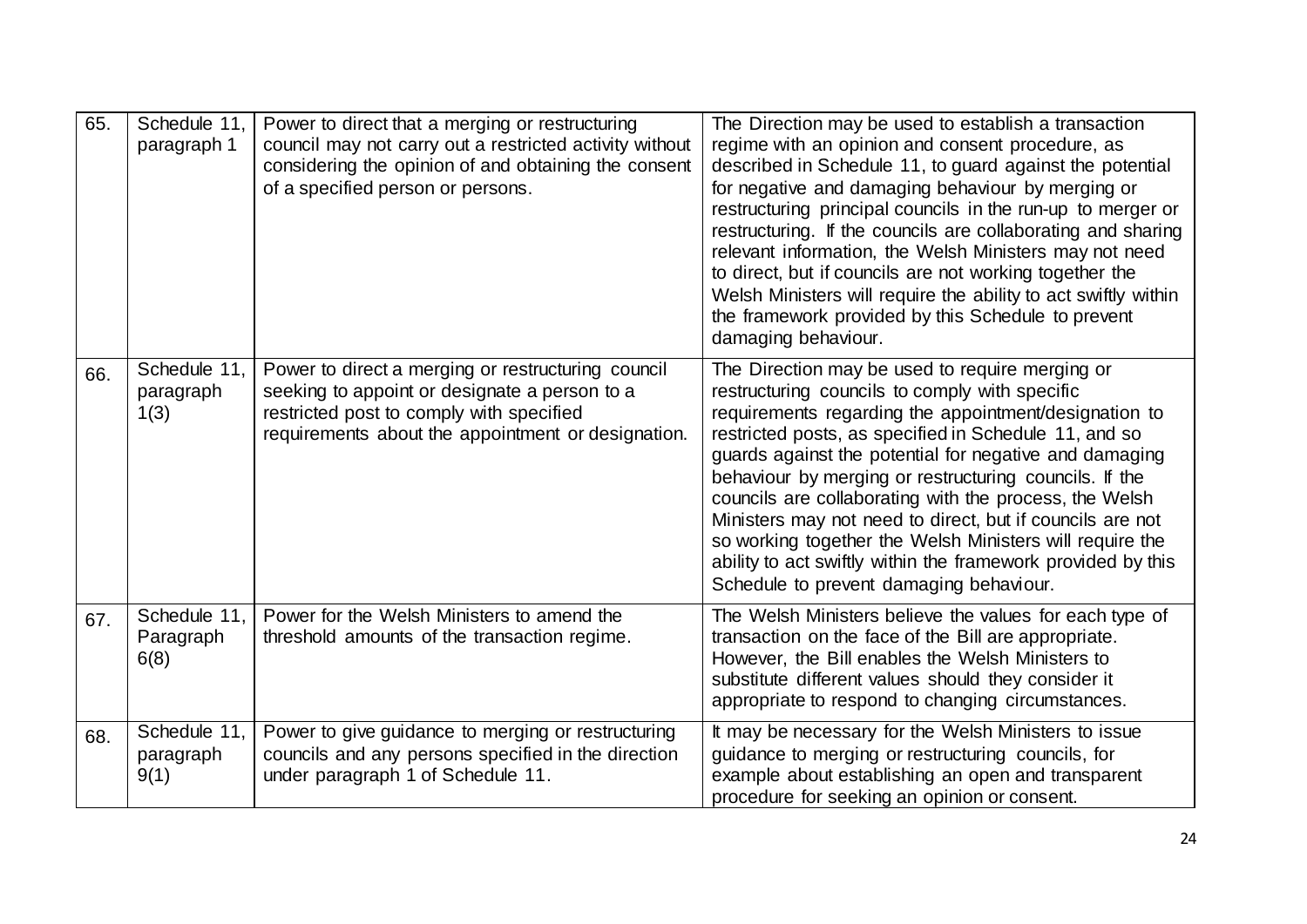| 69. | Section<br>133(2)(d) | Power to enable the Welsh Ministers to give<br>directions to persons specified in restructuring<br>regulations for purposes connected to a<br>restructuring.                                                                                                                                                                              | Power will be used to give effect to restructuring<br>regulations. The direction might require the person (who<br>must be specified in the restructuring regulations) to take<br>specified action to facilitate the restructuring which has<br>been approved by way of the regulations. The person so<br>specified is likely to be an officer of one of the<br>restructuring councils (for example the chief archivist)<br>and the action could concern anything to do with the<br>preparations needed for the restructuring.<br>It is likely that the power would need to be exercised only<br>if a restructuring council were not taking action to<br>implement the restructuring. |
|-----|----------------------|-------------------------------------------------------------------------------------------------------------------------------------------------------------------------------------------------------------------------------------------------------------------------------------------------------------------------------------------|--------------------------------------------------------------------------------------------------------------------------------------------------------------------------------------------------------------------------------------------------------------------------------------------------------------------------------------------------------------------------------------------------------------------------------------------------------------------------------------------------------------------------------------------------------------------------------------------------------------------------------------------------------------------------------------|
| 70. | Section<br>134(4)    | Power to enable the Welsh Ministers to direct a<br>principal council to take action to facilitate the<br>effective transfer of staff, property etc. in the<br>circumstances of a restructuring.                                                                                                                                           | The power will be used only if restructuring councils are<br>themselves failing to take effective action to facilitate the<br>effective transfer of staff, property etc. to another council<br>in the event of restructuring provided for under already<br>approved restructuring regulations.                                                                                                                                                                                                                                                                                                                                                                                       |
| 71. | Section<br>137(1)    | Power to direct the Local Democracy and Boundary<br>Commission for Wales to conduct an initial review<br>after receiving an application for voluntary merger or<br>where the Welsh Ministers have given notice under<br>section 128(6) that they propose to make<br>restructuring regulations in respect of specified<br>principal areas. | The role of the Commission is to keep all local<br>government areas in Wales and the electoral<br>arrangements for the principal areas under review.<br>Under current legislation, the LDBCW can only undertake<br>reviews of principal areas already established by statute.<br>Section 137(1) of the Bill will enable the Welsh Ministers<br>to direct the Commission to undertake an initial review of<br>the electoral arrangements for a proposed new principal<br>area and / or those areas which will be transferred to<br>another principal area by virtue of a proposed<br>restructuring.                                                                                   |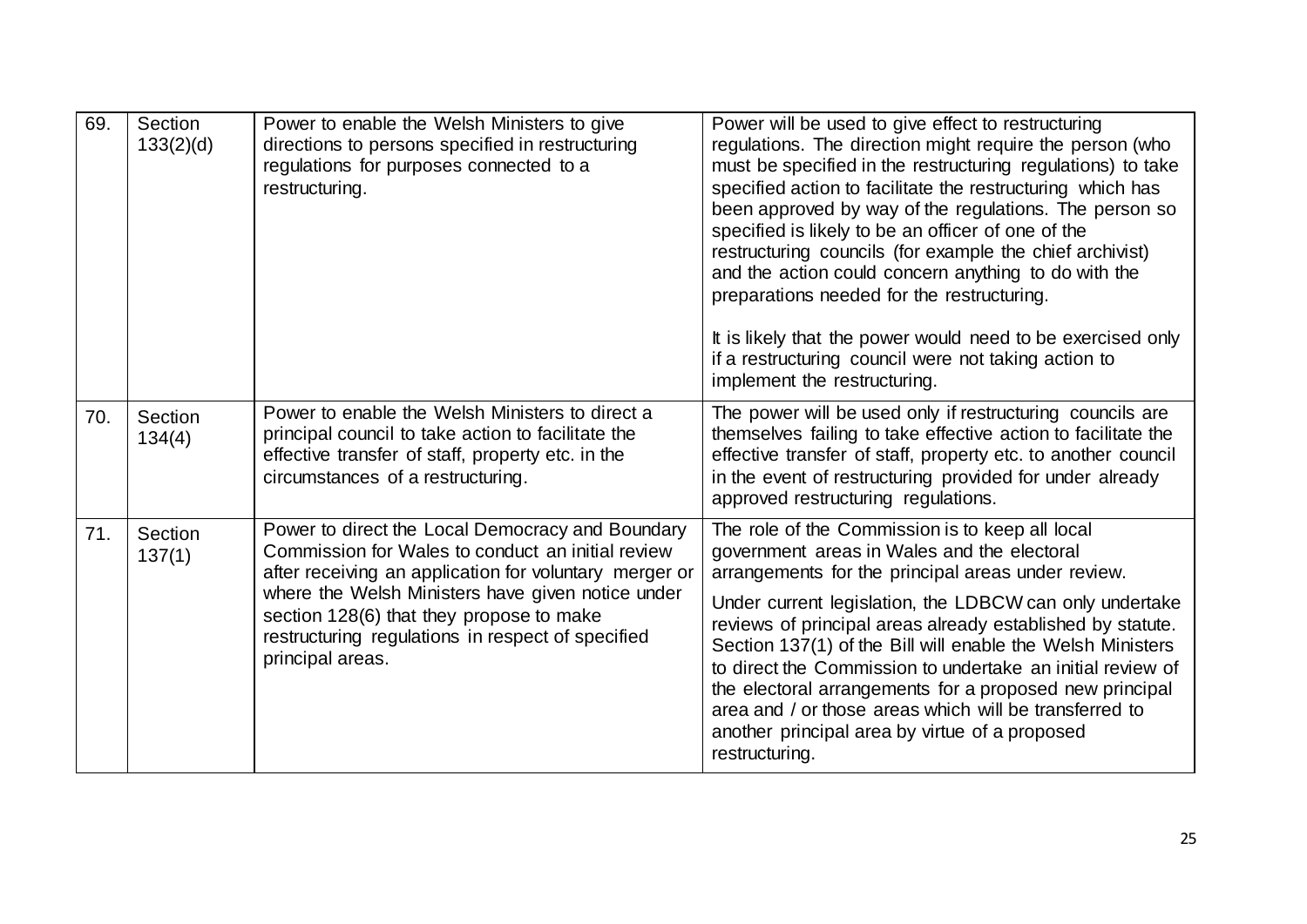| 72. | Section<br>137(6) | Power to enable the Welsh Ministers to make<br>regulations to reset the start date for the Local<br>Democracy and Boundary Commission's next 10-<br>year electoral arrangements review period, following<br>the making of merger or restructuring regulations.                                                                                                                     | The re-setting of the start date is a technical detail which<br>may be needed to ensure the Commission's work<br>programme is able to accommodate periodic reviews for<br>any new councils established by merger or restructuring<br>regulations. Merely re-setting the start date for periodic<br>review will not affect the principle or the application of the<br>provisions in section 29 of the Local Government<br>(Democracy) (Wales) 2013 Act.                                                                                                                                                                                                                                                         |
|-----|-------------------|------------------------------------------------------------------------------------------------------------------------------------------------------------------------------------------------------------------------------------------------------------------------------------------------------------------------------------------------------------------------------------|----------------------------------------------------------------------------------------------------------------------------------------------------------------------------------------------------------------------------------------------------------------------------------------------------------------------------------------------------------------------------------------------------------------------------------------------------------------------------------------------------------------------------------------------------------------------------------------------------------------------------------------------------------------------------------------------------------------|
| 73. | Section 138       | Power to direct a merging council or a restructuring<br>council that it must not take any further steps to<br>change its form of executive.                                                                                                                                                                                                                                        | The Direction will be local in nature applying to specific<br>principal councils. It is concerned with putting on hold any<br>procedure underway or which may be initiated in a<br>merging or restructuring council. The entirely local<br>process of changing executive arrangements may have<br>been overtaken by the merger or the restructuring being<br>considered elsewhere and the disruption which would<br>arise from a change of executive arrangements would not<br>be helpful in the context of the merger or restructuring. If<br>the Welsh Ministers decide not to proceed with the<br>merger or restructuring in question, the restraint on<br>changing executive arrangements would be lifted. |
| 74. | Section 139       | Power to direct a principal council (A) to provide<br>information to the Welsh Ministers with any<br>information appropriate to the transfer of functions<br>from council A to another principal council (B) or a<br>new principal council and for council B to provide<br>the Welsh Ministers with any information which they<br>consider appropriate for the purposes mentioned. | The Direction will be used if a principal council does not<br>provide the Welsh Ministers with specified information<br>which would enable the Welsh Ministers to make an<br>informed decision about a voluntary merger application or<br>a potential restructuring. The exercise of the power is<br>entirely dependent on whether individual councils are<br>participating constructively in the exercise of merger or<br>restructuring.                                                                                                                                                                                                                                                                      |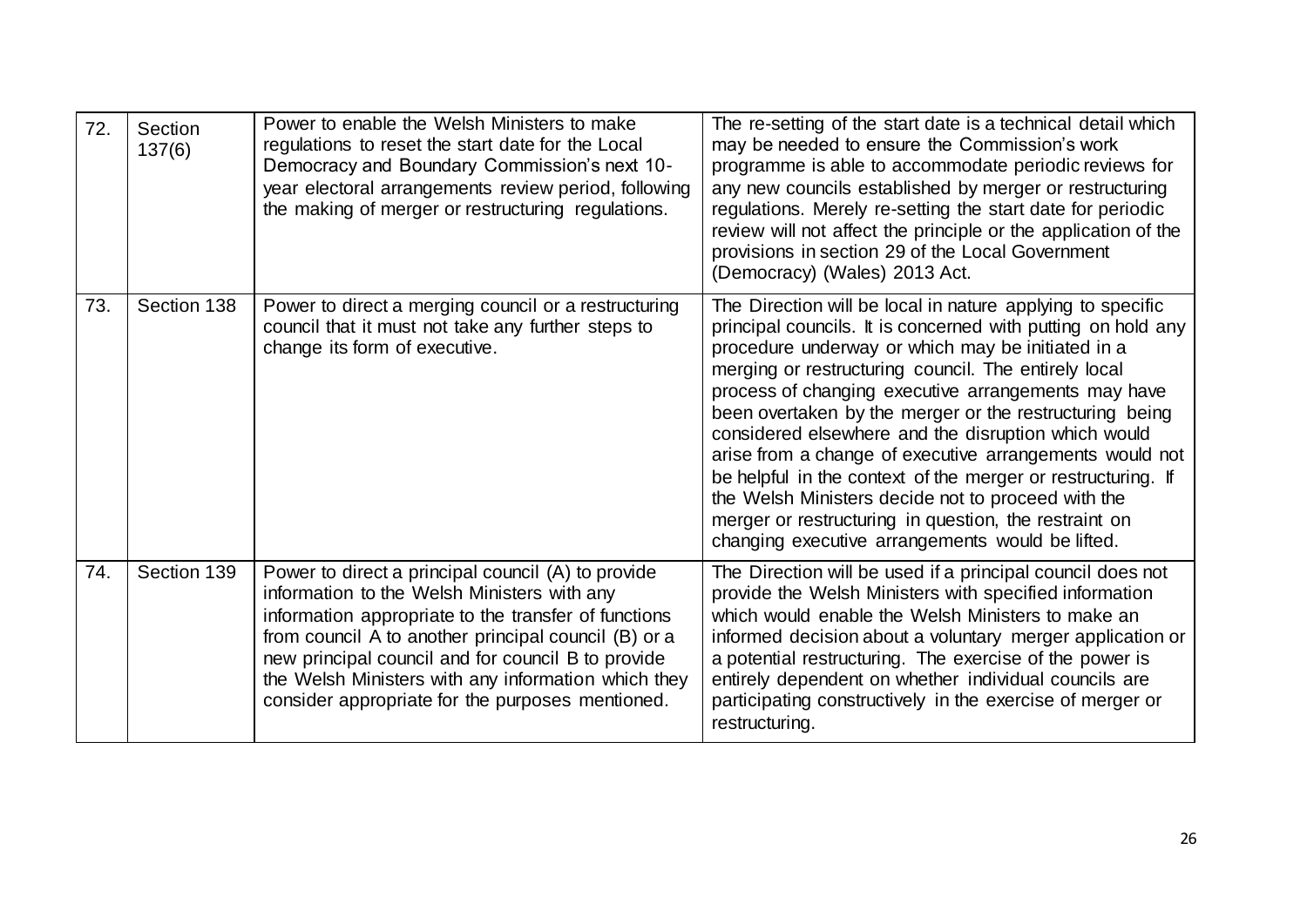| 75. | Section 140 | Power to direct a principal council (A) to provide<br>information to any relevant body with any<br>information appropriate to the transfer of functions<br>from council A to another principal council (B) or a<br>new principal council and for council B to provide<br>Council A or any relevant body with any information<br>which the Welsh Ministers consider appropriate for<br>the purposes mentioned. | The Direction will be used if a principal council does not<br>cooperate with other relevant bodies in sharing specified<br>information which would facilitate or make proper<br>preparation for a voluntary merger or a restructuring. The<br>exercise of the power is entirely dependent on whether<br>individual councils are participating constructively in the<br>exercise of merger or restructuring.                                                                                           |
|-----|-------------|---------------------------------------------------------------------------------------------------------------------------------------------------------------------------------------------------------------------------------------------------------------------------------------------------------------------------------------------------------------------------------------------------------------|-------------------------------------------------------------------------------------------------------------------------------------------------------------------------------------------------------------------------------------------------------------------------------------------------------------------------------------------------------------------------------------------------------------------------------------------------------------------------------------------------------|
| 76. | Section 141 | Power to direct the Independent Remuneration<br>Panel for Wales in relation to the performance of its<br>functions in relation to shadow councils and new<br>principal councils.                                                                                                                                                                                                                              | Section 141 of the Bill will enable the Welsh Ministers to<br>direct the Panel to make determinations for payments in<br>relation to members of shadow councils and for members<br>of the new principal councils in readiness for their coming<br>into existence.                                                                                                                                                                                                                                     |
|     |             |                                                                                                                                                                                                                                                                                                                                                                                                               | The purpose of the direction is to bring shadow councils<br>and councils to be established by merger or restructuring<br>regulations within the ambit of the regime for the<br>remuneration of councillors established by Part 8 of the<br>Local Government (Wales) Measure 2011. Without such<br>direction, shadow councils and newly established<br>councils (in respect of the determinations for the first year<br>of their existence as a fully vested council) would be<br>outside that regime. |
| 77. | Section 143 | Power to issue guidance in relation to the<br>Independent Remuneration Panel for Wales.                                                                                                                                                                                                                                                                                                                       | It may be necessary for the Welsh Ministers to issue<br>guidance to the Panel relating to the exercise of its<br>functions.                                                                                                                                                                                                                                                                                                                                                                           |
|     |             |                                                                                                                                                                                                                                                                                                                                                                                                               | Guidance could, for example, elaborate on the<br>circumstances of members of shadow councils who were<br>also members of existing councils.                                                                                                                                                                                                                                                                                                                                                           |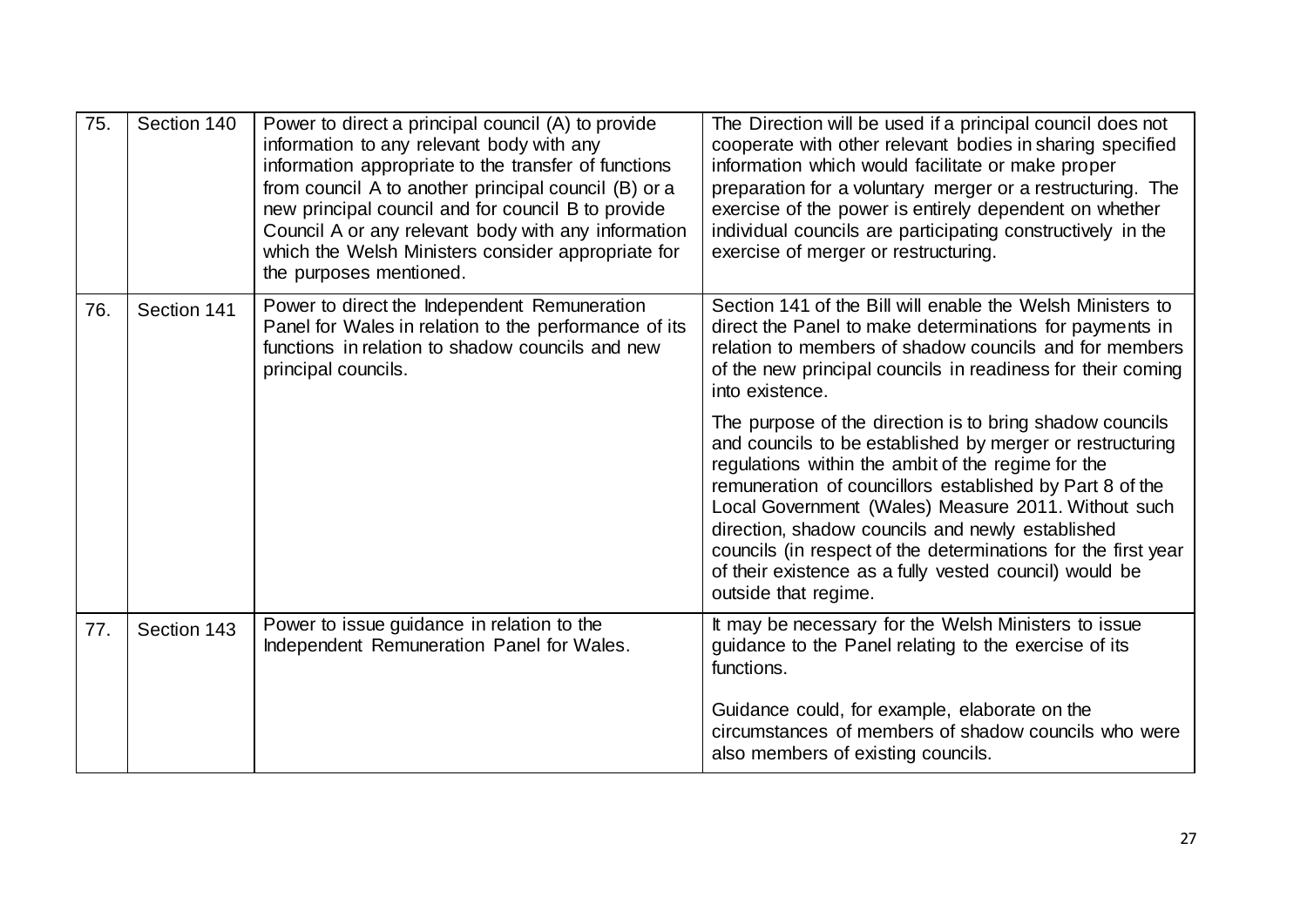| 78. | Section<br>145(2)  | Power for the Welsh Ministers to make<br>supplementary, incidental, consequential,<br>transitional or saving provision.                                                                                                                                    | Such regulations will enable provision to be made by the<br>Welsh Ministers to deliver detailed provision which will<br>give effect to a merger or a restructuring provided for by<br>regulations under sections 123 and 130 respectively.<br>Such regulations might concern the transfer of staff and<br>apply the relevant provisions of the Transfer of<br>Undertakings (Protection of Employment) Regulations<br>2006 as provided for in section 145(8).                                                                                                        |
|-----|--------------------|------------------------------------------------------------------------------------------------------------------------------------------------------------------------------------------------------------------------------------------------------------|---------------------------------------------------------------------------------------------------------------------------------------------------------------------------------------------------------------------------------------------------------------------------------------------------------------------------------------------------------------------------------------------------------------------------------------------------------------------------------------------------------------------------------------------------------------------|
| 79. | Section<br>145(3)  | Power for the Welsh Ministers to make regulations<br>of general application to make supplementary,<br>incidental, consequential, transitional, transitory or<br>saving provision in respect of merger or<br>restructuring regulations.                     | Such regulations will enable provision to be made by the<br>Welsh Ministers to deliver detailed provision which could<br>apply to all or several mergers and restructurings which<br>were provided for by regulations made under sections<br>123 and 130 respectively. Such provision might concern<br>regulations for the establishment and organisation of<br>charter trustees, who might be needed for the purposes<br>of continuing to exercise to inherited civic dignities of<br>councils which were being abolished as part of a merger<br>or restructuring. |
| 80. | Section<br>145(10) | Power for the Welsh Ministers to make regulations<br>to amend or revoke merger or restructuring<br>regulations, regulations under section 145(2) or<br>section 145(3) and for merger or restructuring<br>regulations to make such amendment or revocation. | Such regulations will enable provision to be made by the<br>Welsh Ministers to make such amendment or revocation<br>as may be necessary should the circumstances of a<br>merger or a restructuring evolve.                                                                                                                                                                                                                                                                                                                                                          |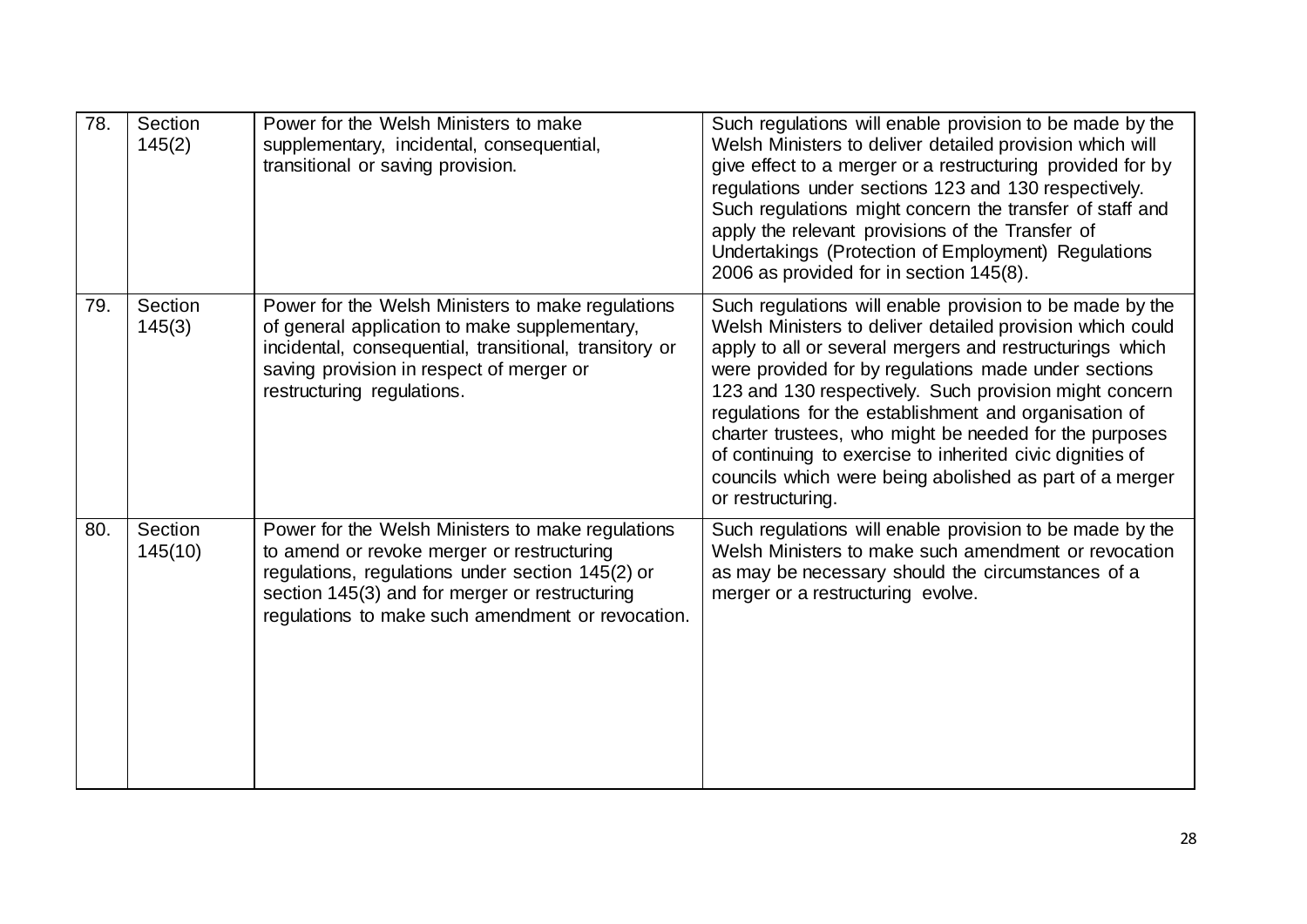|     | Powers relating to non-domestic rating and council tax |                                                                                                                                           |                                                                                                                                                                                                                                                                                                                                                                                                                                                                                                                                                                                                                                                                                                                                                                                                                                                                                                                                                                                   |
|-----|--------------------------------------------------------|-------------------------------------------------------------------------------------------------------------------------------------------|-----------------------------------------------------------------------------------------------------------------------------------------------------------------------------------------------------------------------------------------------------------------------------------------------------------------------------------------------------------------------------------------------------------------------------------------------------------------------------------------------------------------------------------------------------------------------------------------------------------------------------------------------------------------------------------------------------------------------------------------------------------------------------------------------------------------------------------------------------------------------------------------------------------------------------------------------------------------------------------|
| 81. | Section<br>$149(2)$ and<br>149(8)                      | Powers for Welsh Ministers to make provision in<br>relation to notices served on persons in relation to<br>Non-Domestic Rates.            | Section 149 of the Bill will extend to billing authorities in<br>Wales, existing powers of valuation officers to request<br>information from persons in relation to Non-Domestic<br>Rates. Regulations under section 149(2) may specify<br>additional persons of a description who must provide a<br>billing authority with information to assist it in<br>administering Non-Domestic Rates. Regulations under<br>section 149(8) would enable the Welsh Ministers to make<br>provision about the notices served. The policy intention is<br>to improve administration and compliance in order to<br>assist billing authorities to tackle the known level of fraud<br>and avoidance of Non-Domestic Rates. The Bill amends<br>an existing power.                                                                                                                                                                                                                                   |
| 82. | Section 150                                            | Power for Welsh Ministers to require the supply of<br>information by persons to billing authorities in<br>relation to Non-Domestic Rates. | This provision creates will enable the Welsh Ministers (by<br>regulations) to place a legal duty on specified persons to<br>provide specified information to billing authorities. The<br>policy intention is to ensure billing authorities have the<br>information they need to tackle the known level of fraud<br>and avoidance of Non-Domestic Rates. The provision<br>would place the onus on ratepayers and others to ensure<br>the information they provide to billing authorities for the<br>purposes of Non-Domestic Rates is accurate and timely.<br>The regulations will, for example, specify the nature of<br>the changes in circumstances which require notification<br>to Billing Authorities, and what information must be<br>provided and when, and who is to be placed under the<br>duty. The Regulations also enable the Welsh Ministers<br>to require those persons not complying with the<br>Regulations to pay a penalty with associated rights of<br>appeal. |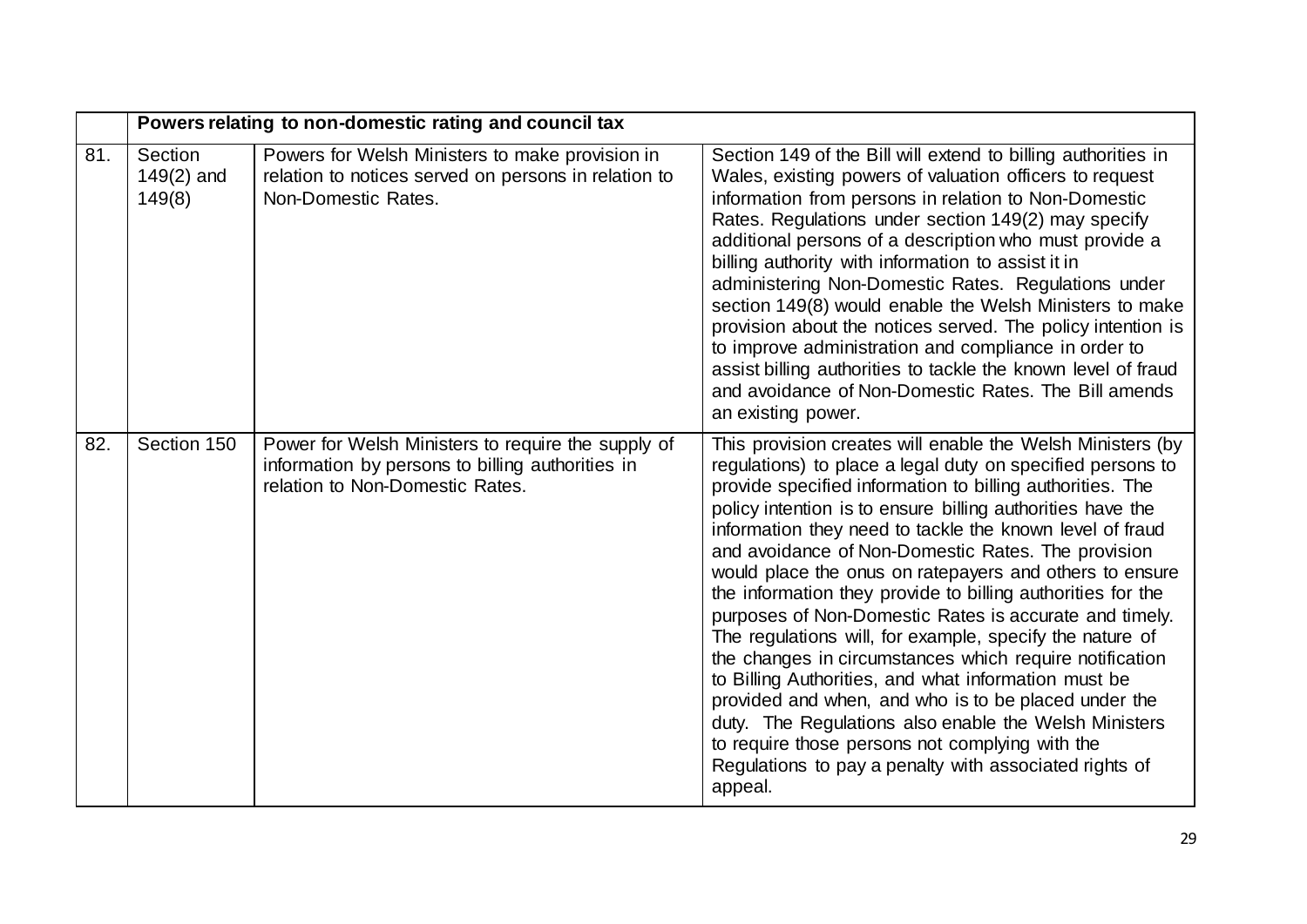| 83.        | Section 152                                                                                | Power for Welsh Ministers to prescribe figures B<br>and C (these are measures of inflation) for the Non-<br>Domestic Rates multiplier on a permanent basis.<br>Amends the existing regulations under Schedule 7<br>of the Local Government Finance Act 1988.                                                                                                                                                                                                                   | Regulations will enable the Welsh Ministers to change<br>the index figure should circumstances change.                                                                                                                                                                                                                                                                                                                                                                                                                                                                                                                                                                                                                                                                                                                                                                                                                                                                                                                                                                                                                                        |  |
|------------|--------------------------------------------------------------------------------------------|--------------------------------------------------------------------------------------------------------------------------------------------------------------------------------------------------------------------------------------------------------------------------------------------------------------------------------------------------------------------------------------------------------------------------------------------------------------------------------|-----------------------------------------------------------------------------------------------------------------------------------------------------------------------------------------------------------------------------------------------------------------------------------------------------------------------------------------------------------------------------------------------------------------------------------------------------------------------------------------------------------------------------------------------------------------------------------------------------------------------------------------------------------------------------------------------------------------------------------------------------------------------------------------------------------------------------------------------------------------------------------------------------------------------------------------------------------------------------------------------------------------------------------------------------------------------------------------------------------------------------------------------|--|
|            | Powers relating to information sharing between regulators, the AGW and the Welsh Ministers |                                                                                                                                                                                                                                                                                                                                                                                                                                                                                |                                                                                                                                                                                                                                                                                                                                                                                                                                                                                                                                                                                                                                                                                                                                                                                                                                                                                                                                                                                                                                                                                                                                               |  |
| 84.<br>(7) | Section<br>$156(6)$ and                                                                    | Power of the Welsh Ministers to amend, remove or<br>add a new regulator and/or function(s) to the table<br>in this section for the purposes of the sharing of<br>information between the Welsh Ministers, Auditor<br>General for Wales and the relevant regulators.<br>This power includes a power to amend, modify,<br>repeal or revoke any enactment in consequence of,<br>or for the purpose of giving full effect to, any<br>amendments made to the table in this section. | Subject to the conditions set out in subsection (8) being<br>met, this power enables the Welsh Ministers to add,<br>remove or amend entries in the table within this section.<br>The purpose is to ensure that Welsh Ministers are able to<br>amend the table to add existing organisations and/or<br>reflect any changes in the legislation around the relevant<br>regulators, the Welsh Ministers or the Auditor General for<br>Wales which might impact on the information sharing<br>requirements within this section.<br>The power also enables Welsh Ministers, in order to give<br>full effect to any amendment to the table within this<br>section, to amend, modify, repeal or revoke any<br>enactment in consequence of amending the table. The<br>powers in this part are sufficiently broad so as to be able<br>to ensure that Welsh Ministers are able to maintain the<br>effect of the information sharing provisions within this<br>section in the event of any changes to those named in<br>the table or their relevant functions, or for the creation of<br>any future regulators and / or additional relevant<br>functions. |  |